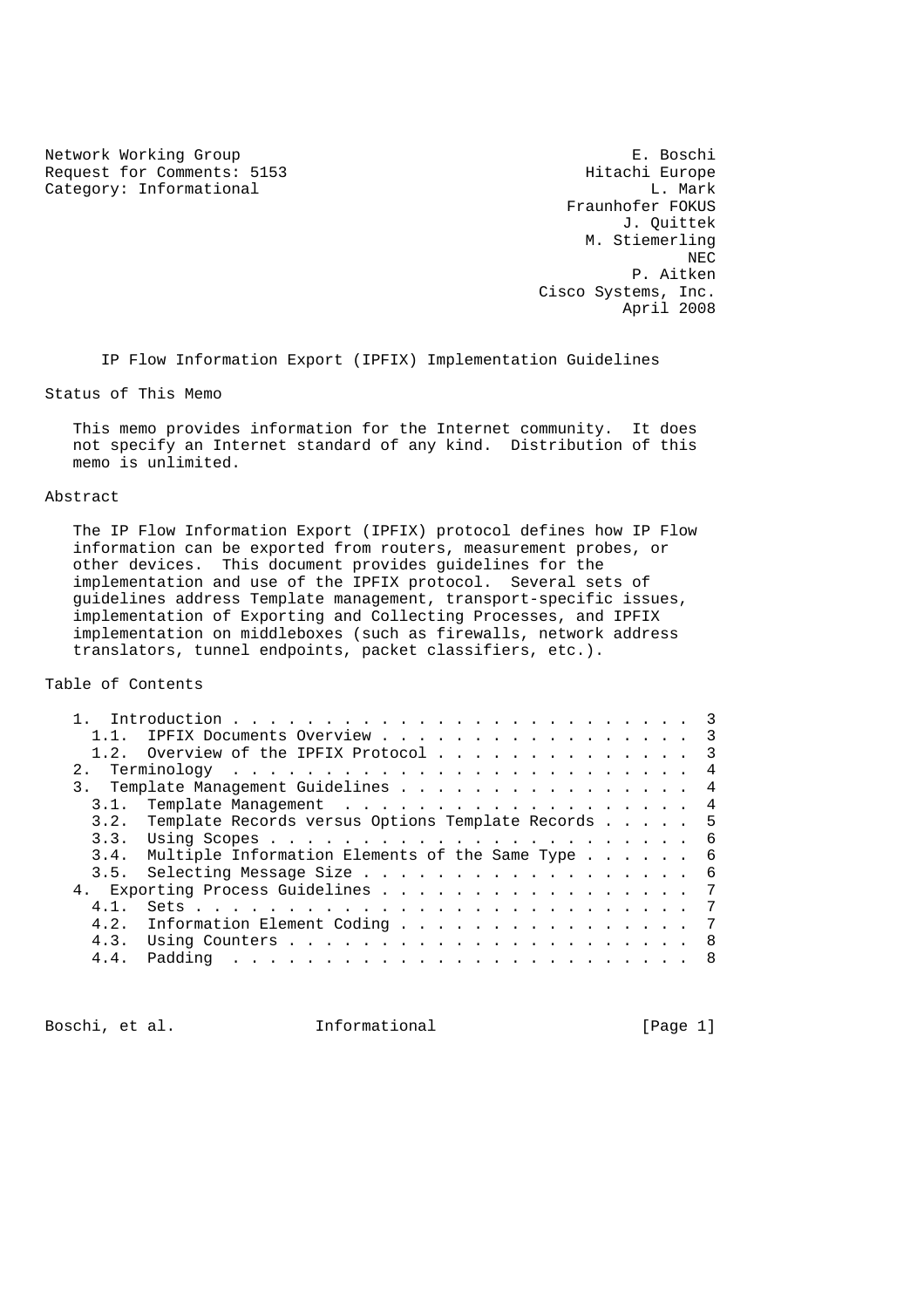| Alignment of Information Elements within a Data<br>4.4.1.        |  |                |
|------------------------------------------------------------------|--|----------------|
| Alignment of Information Element Specifiers within<br>4.4.2.     |  |                |
| a Template Record 9                                              |  |                |
| Alignment of Records within a Set                                |  | $\overline{9}$ |
| 4.4.3.                                                           |  |                |
| 4.4.4. Alignment of Sets within an IPFIX Message 9               |  |                |
| 4.5.                                                             |  |                |
| IPFIX Message Header Export Time and Data Record Time 10<br>4.6. |  |                |
| Devices without an Absolute Clock 11<br>4.7.                     |  |                |
| 5. Collecting Process Guidelines 11                              |  |                |
| Information Element (De)Coding 11<br>5.1.                        |  |                |
| Reduced-Size Encoding of Information Elements 12<br>5.2.         |  |                |
| 5.3.<br>Template Management 12                                   |  |                |
| Transport-Specific Guidelines 12<br>б.                           |  |                |
| 6.1.                                                             |  |                |
| 6.2.                                                             |  |                |
| 6.3.<br>TCP                                                      |  |                |
| 7. Guidelines for Implementation on Middleboxes 18               |  |                |
| Traffic Flow Scenarios at Middleboxes 20<br>7.1.                 |  |                |
| 7.2.<br>Location of the Observation Point 21                     |  |                |
|                                                                  |  |                |
| 7.3. Reporting Flow-Related Middlebox Internals 22               |  |                |
| Packet Dropping Middleboxes 23<br>7.3.1.                         |  |                |
| Middleboxes Changing the DSCP 23<br>7.3.2.                       |  |                |
| 7.3.3. Middleboxes Changing IP Addresses and Port Numbers 24     |  |                |
| 8.                                                               |  |                |
| Introduction to TLS and DTLS for IPFIX Implementers 25<br>8.1.   |  |                |
| X.509-Based Identity Verification for IPFIX over TLS<br>8.2.     |  |                |
|                                                                  |  |                |
| Implementing IPFIX over TLS over TCP 26<br>8.3.                  |  |                |
| Implementing IPFIX over DTLS over UDP 26<br>8.4.                 |  |                |
| Implementing IPFIX over DTLS over SCTP 27<br>8.5.                |  |                |
| 9. Extending the Information Model 27                            |  |                |
| Adding New IETF-Specified Information Elements 27<br>9.1.        |  |                |
| 9.2.<br>Adding Enterprise-Specific Information Elements 28       |  |                |
| 10. Common Implementation Mistakes 28                            |  |                |
| 10.1. IPFIX and NetFlow Version 9 28                             |  |                |
|                                                                  |  |                |
| 10.2. Padding of the Data Set $\ldots$ 29                        |  |                |
|                                                                  |  |                |
| 10.4. Template ID Numbers 30                                     |  |                |
| 11. Security Considerations 30                                   |  |                |
|                                                                  |  |                |
|                                                                  |  |                |
| 13.1. Normative References 31                                    |  |                |
| 13.2. Informative References 31                                  |  |                |
|                                                                  |  |                |

Boschi, et al. 1nformational [Page 2]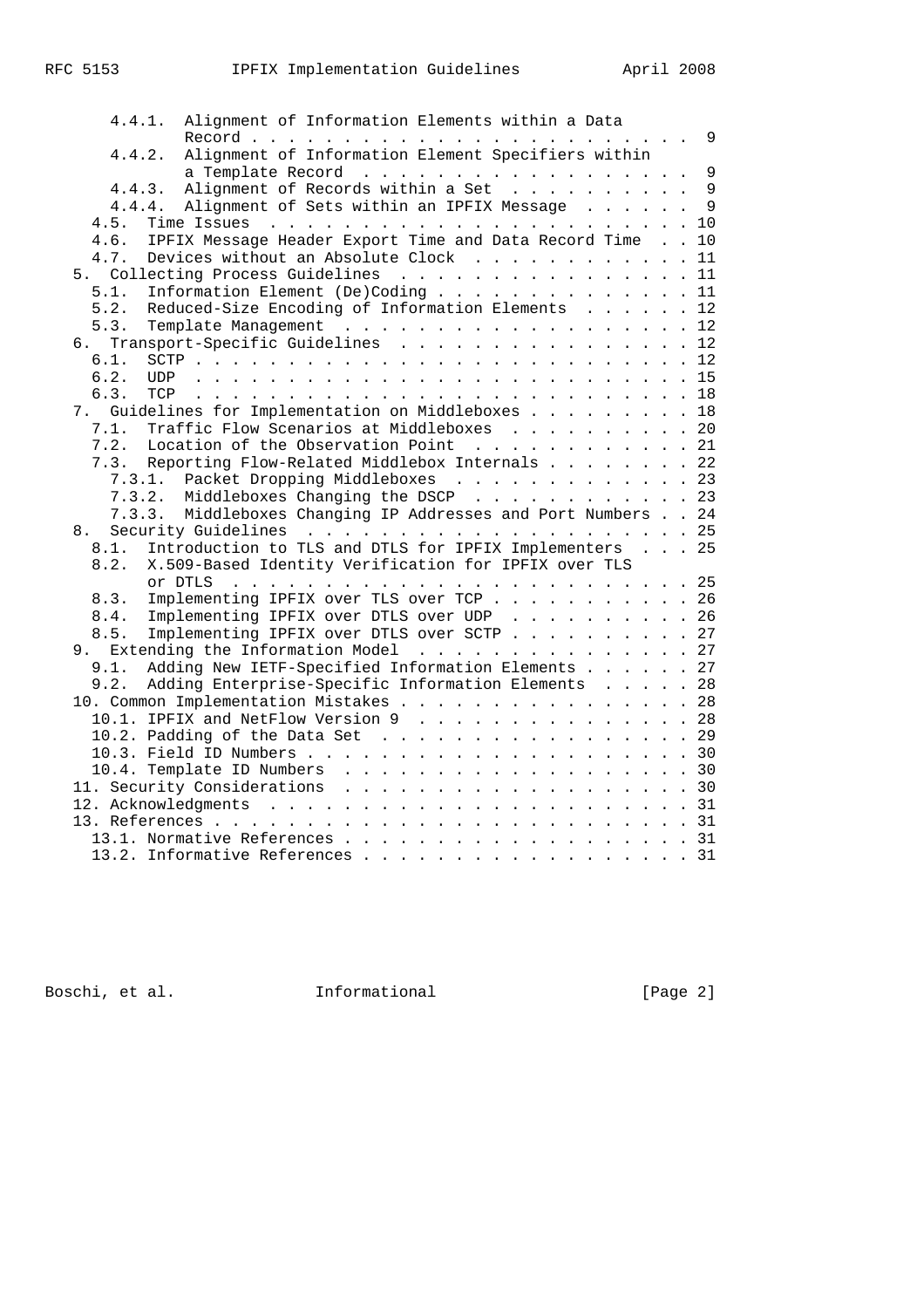# 1. Introduction

 The IPFIX protocol [RFC5101] defines how IP Flow information can be exported from routers, measurement probes, or other devices. In this document, we provide guidelines for its implementation.

 The guidelines are split into seven main sets. These sets address implementation aspects for Template management, Exporting Process, Collecting Process, transport, implementation on middleboxes, security, and extending the information model.

 Finally, this document contains a list of common mistakes related to issues that had been misinterpreted in the first IPFIX implementations and that created (and still might create) interoperability problems.

#### 1.1. IPFIX Documents Overview

 The IPFIX protocol [RFC5101] provides network administrators with access to IP Flow information. The architecture for the export of measured IP Flow information out of an IPFIX Exporting Process to a Collecting Process is defined in the IPFIX architecture [IPFIX-ARCH], per the requirements defined in [RFC3917].

 The IPFIX architecture [IPFIX-ARCH] specifies how IPFIX Data Records and Templates are carried via a congestion-aware transport protocol from IPFIX Exporting Processes to IPFIX Collecting Processes.

 IPFIX has a formal description of IPFIX Information Elements, their name, type, and additional semantic information, as specified in the IPFIX information model [RFC5102].

 Finally, the IPFIX applicability statement [IPFIX-AS] describes what type of applications can use the IPFIX protocol and how they can use the information provided. It furthermore shows how the IPFIX framework relates to other architectures and frameworks.

#### 1.2. Overview of the IPFIX Protocol

 In the IPFIX protocol, { type, length, value } tuples are expressed in Templates containing { type, length } pairs, specifying which { value } fields are present in Data Records conforming to the Template, giving great flexibility as to what data is transmitted.

 Since Templates are sent very infrequently compared with Data Records, this results in significant bandwidth savings.

Boschi, et al. 1nformational [Page 3]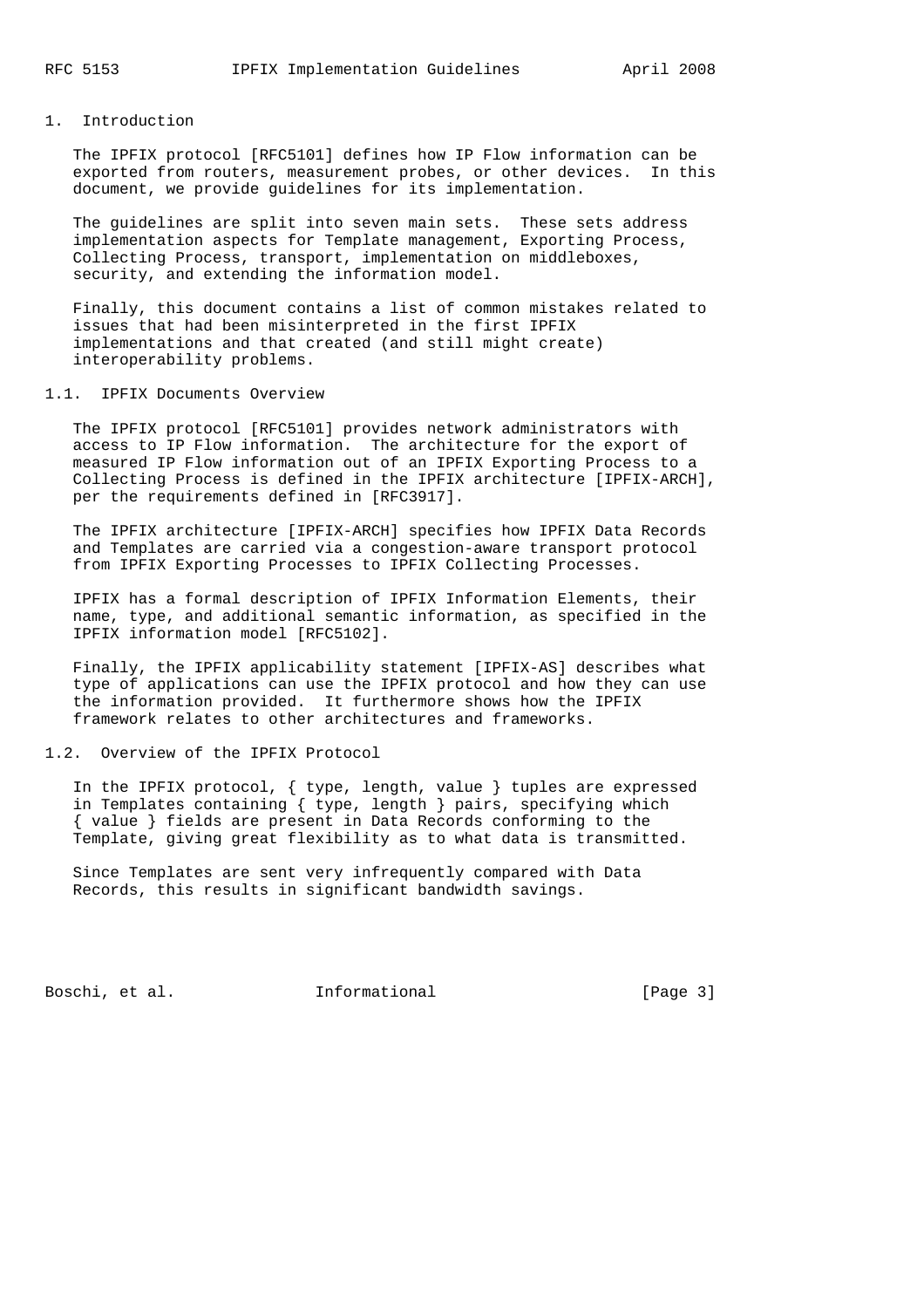Different Data Records may be transmitted simply by sending new Templates specifying the { type, length } pairs for the new data format. See [RFC5101] for more information.

 The IPFIX information model [RFC5102] defines a large number of standard Information Elements that provide the necessary { type } information for Templates.

 The use of standard elements enables interoperability among different vendors' implementations. The list of standard elements may be extended in the future through the process defined in Section 9, below. Additionally, non-standard enterprise-specific elements may be defined for private use.

# 2. Terminology

 The terminology used in this document is fully aligned with the terminology defined in [RFC5101]. Therefore, the terms defined in the IPFIX terminology are capitalized in this document, as in other IPFIX documents ([RFC5101], [RFC5102], [IPFIX-ARCH]).

 The key words "MUST", "MUST NOT", "REQUIRED", "SHALL", "SHALL NOT", "SHOULD", "SHOULD NOT", "RECOMMENDED", "MAY", and "OPTIONAL" in this document are to be interpreted as described in [RFC2119].

 This document is Informational. It does not specify a protocol and does not use RFC 2119 key words [RFC2119] such as "MUST" and "SHOULD", except in quotations and restatements from the IPFIX standards documents. The normative specification of the protocol is given in the IPFIX protocol [RFC5101] and information model [RFC5102] documents.

## 3. Template Management Guidelines

# 3.1. Template Management

 The Exporting Process should always endeavor to send Template Records before the related Data Records. However, since the Template Record may not arrive before the corresponding Data Records, the Collecting Process MAY store Data Records with an unknown Template ID pending the arrival of the corresponding Template (see Section 9 of [RFC5101]). If no Template becomes available, we recommend logging the event and discarding the corresponding Data Records, and for SCTP and TCP we recommend resetting the Transport Session. The amount of time the Collecting Process waits for a Template before resetting should be configurable. We recommend a default of 30 minutes. Note

Boschi, et al. 1nformational [Page 4]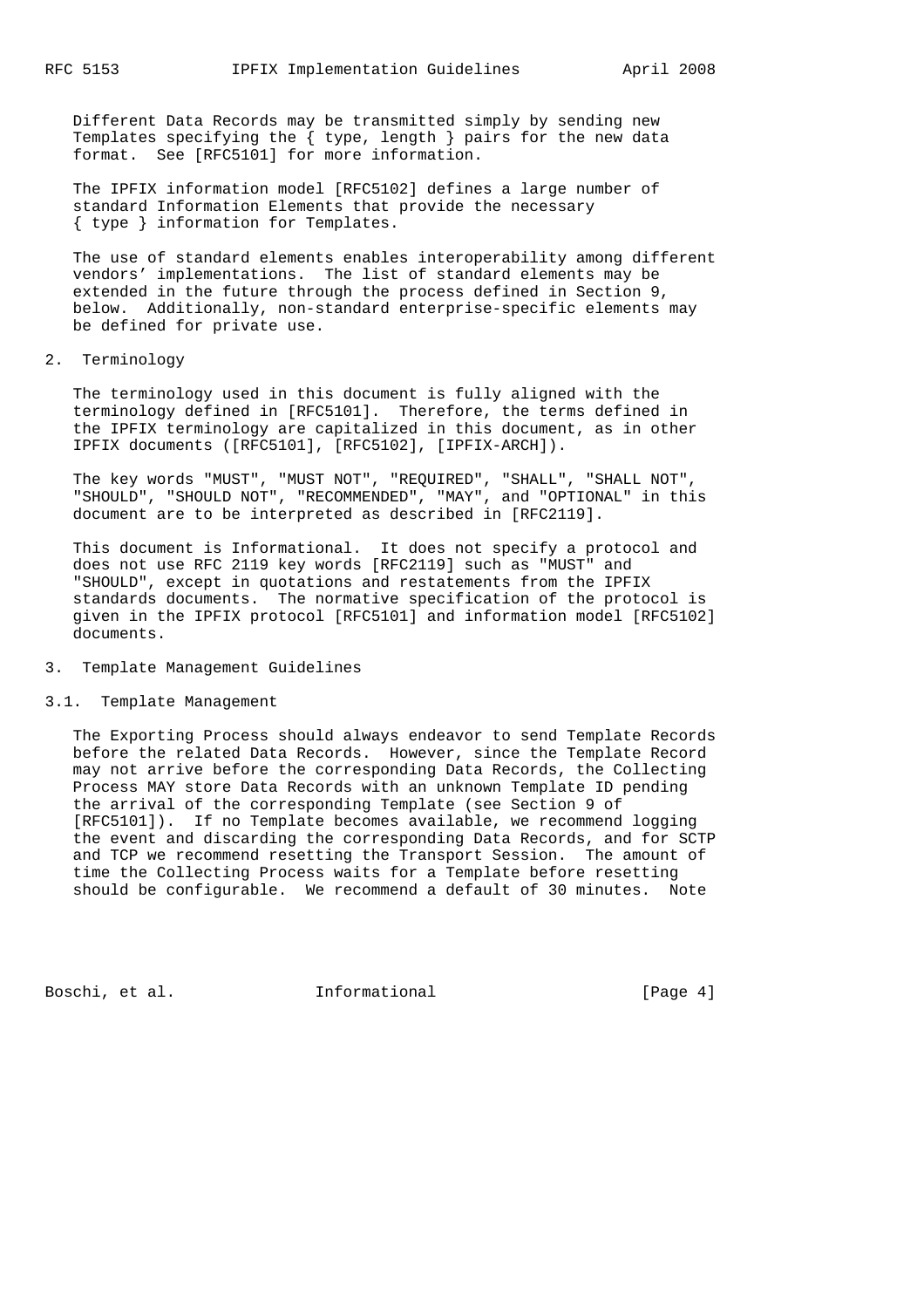that when using UDP as the transport protocol, this delay should be bound, when possible, by the Template Retransmit and the Template Expiry times (see Section 6.2).

 The Exporting Process must be able to resend active Templates. Templates must be resent in the case of a Stream Control Transport Protocol (SCTP) association restart, a User Datagram Protocol (UDP) template refresh, or a Transmission Control Protocol (TCP) connection restart.

 The Exporting Process is responsible for the management of Template IDs. Should an insufficient number of Template IDs be available, the Exporting Process must send a Template Withdrawal Message in order to free up the allocation of unused Template IDs. Note that UDP doesn't use the Template Withdrawal Message, and the Template lifetime on the Collecting Process relies on timeout.

3.2. Template Records versus Options Template Records

 The IPFIX protocol [RFC5101] defines and specifies the use of Templates and Options Templates. Templates define the layout of Data Records, which represent Flow data. Options Templates additionally specify scope Information Elements, which can be used to define scoped Data Records. Scoped Data Records generally export control plane data (such as metadata about processes in the IPFIX collection architecture) or data otherwise applicable to multiple Flow Data Records (such as common properties as in [IPFIX-REDUCING]).

 Aside from Section 4 of [RFC5101], which defines specific Options Templates to use for reporting Metering Process and Exporting Process statistics and configuration information, the choice to use Options Templates is left up to the implementer. Indeed, there is a trade off between bandwidth efficiency and complexity in the use of Options Templates and scoped Data Records.

 For example, control plane information about an Observation Point could be exported with every Flow Record measured at that Observation Point, or in a single Data Record described by an Options Template, scoped to the Observation Point identifier. In the former case, simplicity of decoding the data is gained in exchange for redundant export of the same data with every applicable Flow Record. The latter case is more bandwidth-efficient, but at the expense of requiring the Collecting Process to maintain the relationship between each applicable Flow Record and the Observation Point.

 A generalized method of using Options Templates to increase bandwidth efficiency is fully described in [IPFIX-REDUCING].

Boschi, et al. 1nformational [Page 5]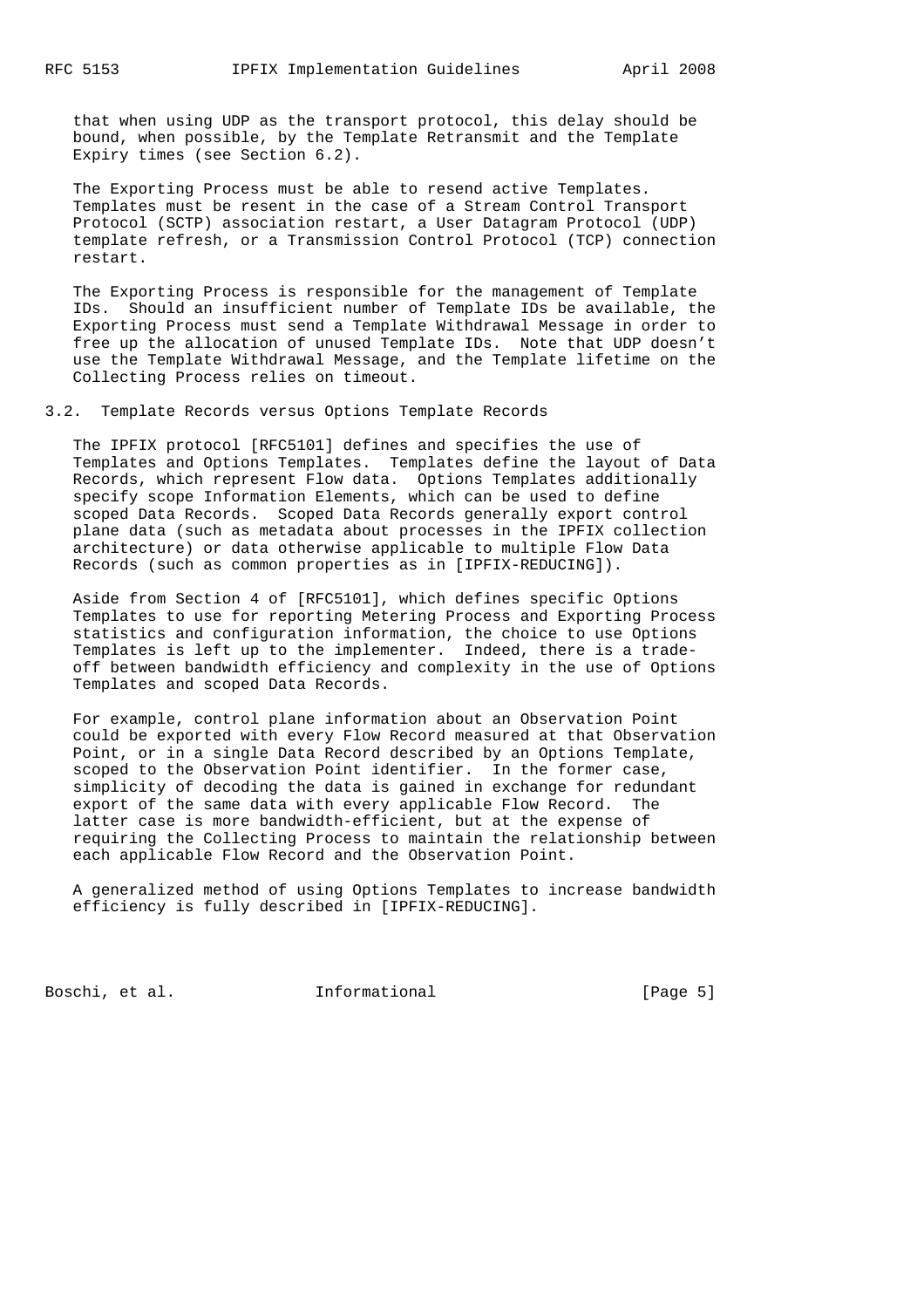# 3.3. Using Scopes

 The root scope for all IPFIX Messages is the Observation Domain, which appears in the Message Header. In other words, all Data Records within a message implicitly belong to the Observation Domain. All Data Records described by Options Templates (and only those) must be restricted to an additional scope within the Observation Domain, as defined by the scope Information Elements in the Options Template Record.

 In IPFIX, any Information Element can be used for scope. However, Information Elements such as counters, timestamps, padding elements, Flow properties like timeout, Flow end reason, duration, or Min/Max Flow properties [RFC5102] may not be appropriate.

 Note that it is sometimes necessary to export information about entities that exist outside any Observation Domain, or within multiple Observation Domains (e.g., information about Metering Processes scoped to meteringProcessID). Such information SHOULD be exported in an IPFIX Message with Observation Domain ID 0 (see [RFC5101], Section 3.1).

# 3.4. Multiple Information Elements of the Same Type

 The Exporting Process and Collecting Process MUST support the use of multiple Information Elements of the same type in a single Template [RFC5101]. This was first required by Packet Sampling (PSAMP) [PSAMP-PROTO] for the export of multiple Selector IDs. Note that the IPFIX protocol recommends that Metering Processes SHOULD use packet treatment order when exporting multiple Information Elements of the same type in the same record ([RFC5101] Section 8). This implies that ordering is important, and changes to the order of multiple identical Information Elements could cause information loss. Therefore, we strongly recommend preservation of the order of multiple Information Elements of the same type by Exporting and Collecting Processes for correct processing and storage.

#### 3.5. Selecting Message Size

 Section 10.3.3 of the IPFIX protocol defines the maximum message size for IPFIX Messages transported over UDP to be constrained by the path MTU, or if the path MTU is not available, 512 bytes, which is the minimum datagram size all IP implementations must support (see also Section 8.4). However, no maximum message size is imposed on other transport protocols, beyond the 65535-byte limit imposed by the 16 bit Message Length field in the IPFIX Message Header specified in Section 3.1 of [RFC5101].

Boschi, et al. 1nformational [Page 6]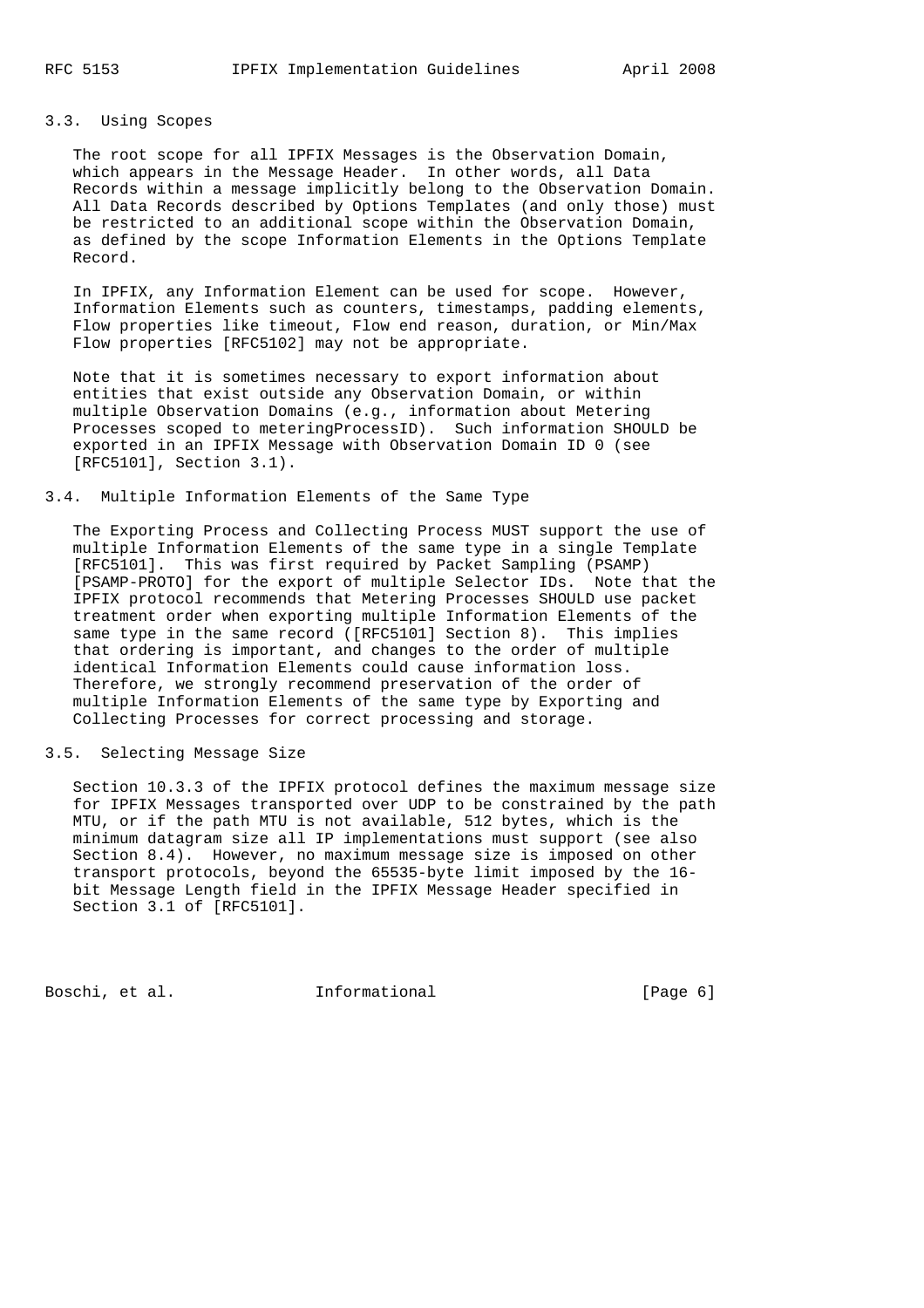An IPFIX Exporting Process operating over SCTP or TCP may export IPFIX Messages up to this 64-kB limit, and an IPFIX Collecting Process must accept any IPFIX Message up to that size.

# 4. Exporting Process Guidelines

### 4.1. Sets

 A Set is identified by a Set ID [RFC5101]. A Set ID has an integral data type and its value is in the range of 0-65535. The Set ID values of 0 and 1 are not used for historical reasons [RFC3954]. A value of 2 identifies a Template Set. A value of 3 identifies an Options Template Set. Values from 4 to 255 are reserved for future use. Values above 255 are used for Data Sets. In this case, the Set ID corresponds to the Template ID of the used Template.

 A Data Set received with an unknown Set ID may be stored pending the arrival of the corresponding Template (see Section 9 of [RFC5101]). If no Template becomes available, we recommend logging the event and discarding the corresponding Data Records, and for SCTP and TCP we recommend resetting the Transport Session. The amount of time the Collecting Process waits for a Template before resetting should be configurable. We recommend a default of 30 minutes. Note that when using UDP as the transport protocol, this delay should be bound, when possible, by the Template Retransmit and the Template Expiry times (see Section 6.2).

 The arrival of a Set with a reserved Set ID should be logged, and the Collector must ignore the Set.

# 4.2. Information Element Coding

 [IPFIX-ARCH] does not specify which entities are responsible for the encoding and decoding of Information Elements transferred via IPFIX. An IPFIX device can do the encoding either within the Metering Process or within the Exporting Process. The decoding of the Information Elements can be done by the Collecting Process or by the data processing application.

 If an IPFIX node simply relays IPFIX Records (like a proxy), then no decoding or encoding of Information Elements is needed. In this case, the Exporting Process may export unknown Information Elements, i.e., Information Elements with an unknown Information Element identifier.

Boschi, et al. 1nformational 1998 [Page 7]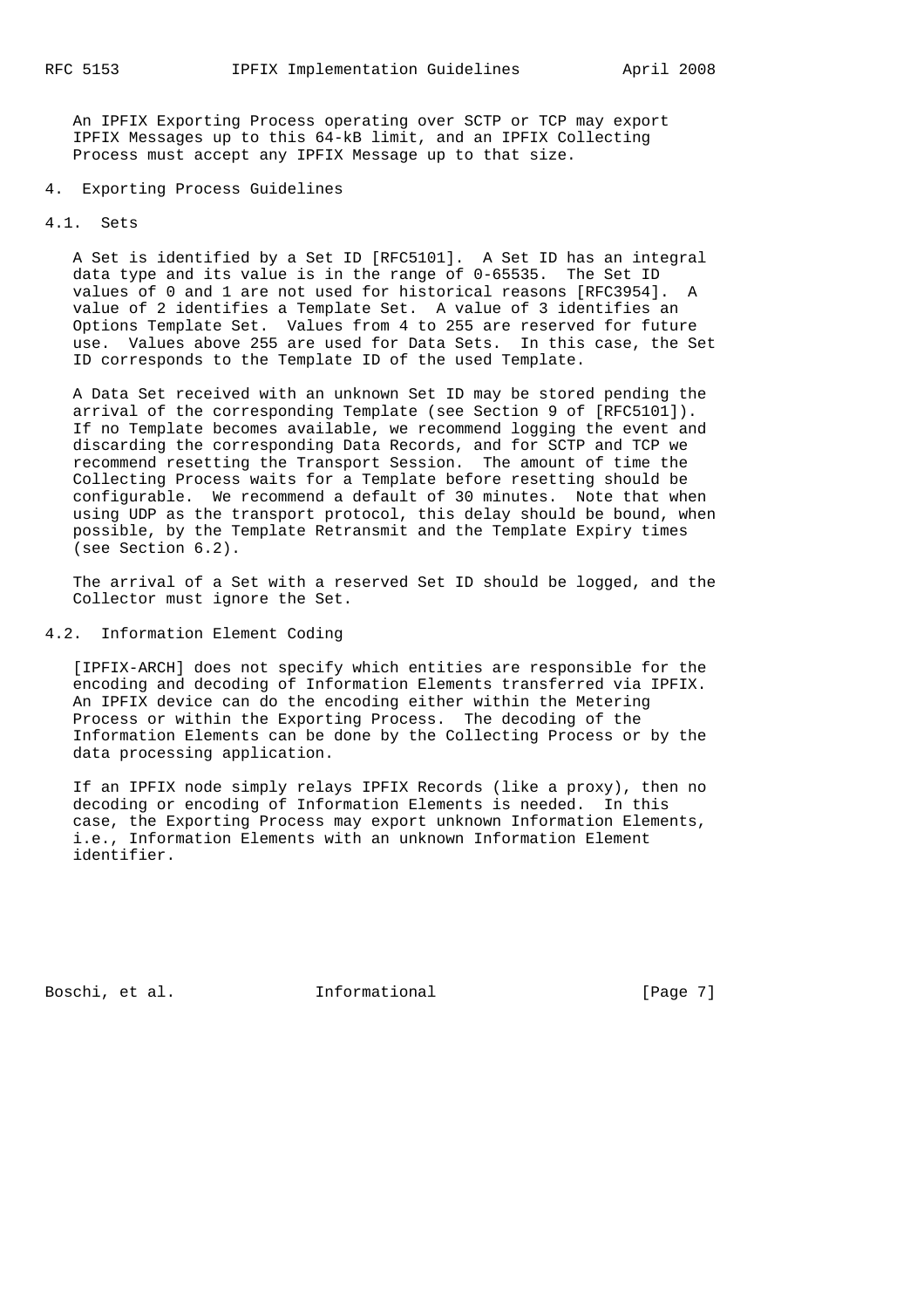# 4.3. Using Counters

 IPFIX offers both Delta and Total counters (e.g., octetDeltaCount, octetTotalCount). If information about a Flow is only ever exported once, then it's not important whether Delta or Total counters are used. However, if further information about additional packets in a Flow is exported after the first export, then either:

- o the metering system must reset its counters to zero after the first export and report the new counter values using Delta counters, or
- o the metering system must carefully maintain its counters and report the running total using Total counters.

 At first, reporting the running total may seem to be the obvious choice. However, this requires that the system accurately maintains information about the Flow over a long time without any loss or error, because when reported to a Collecting Process, the previous total values will be replaced with the new information.

 Delta counters offer some advantages: information about Flows doesn't have to be permanently maintained, and any loss of information has only a small impact on the total stored at the Collecting Process. Finally, Deltas may be exported in fewer bytes than Total counters using the IPFIX "Reduced Size Encoding" scheme [RFC5101].

 Note that Delta counters have an origin of zero and that a Collecting Process receiving Delta counters for a Flow that is new to the Collecting Process must assume the Deltas are from zero.

### 4.4. Padding

 The IPFIX information model defines an Information Element for padding called paddingOctets [RFC5102]. It is of type octetArray, and the IPFIX protocol allows encoding it as a fixed-length array as well as a variable-length array.

 The padding Information Element can be used to align Information Elements within Data Records, Records within Sets, and Sets within IPFIX Messages, as described below.

Boschi, et al. 1nformational [Page 8]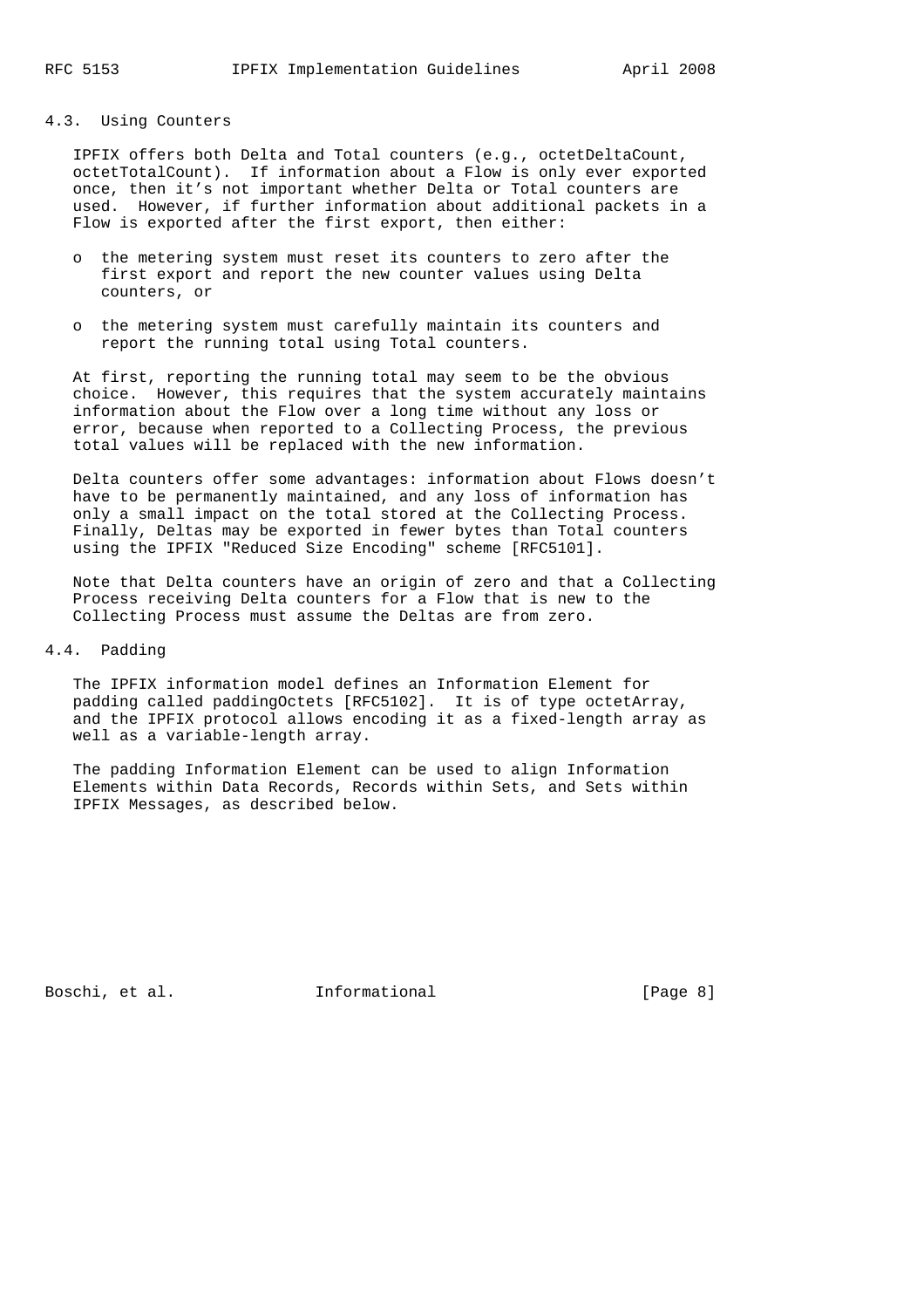4.4.1. Alignment of Information Elements within a Data Record

 The padding Information Element gives flexible means for aligning Information Elements within a Data Record. Aligning within a Data Record can be useful, because internal data structures can be easily converted into Flow Records at the Exporter and vice versa at the Collecting Process.

 Alignment of Information Elements within a Data Record is achieved by inserting an instance of the paddingOctets Information Element with appropriate length before each unaligned Information Element. This insertion is explicitly specified within the Template Record or Options Template Record, respectively, that corresponds to the Data Record.

4.4.2. Alignment of Information Element Specifiers within a Template Record

 There is no means for aligning Information Element specifiers within Template Records. However, there is limited need for such a method, as Information Element specifiers are always 32-bit aligned, and 32 bit alignment is generally sufficient.

4.4.3. Alignment of Records within a Set

 There is no means for aligning Template Records within a Set. However, there is limited need for such a method, as Information Element specifiers are always 32-bit aligned, and 32-bit alignment is generally sufficient.

 Data Records can be aligned within a Set by appending instances of the paddingOctets Information Element at the end of the Record. Since all Data Records within a Set have the same structure and size, aligning one Data Record implies aligning all the Data Records within a single Set.

4.4.4. Alignment of Sets within an IPFIX Message

 If Records are already aligned within a Set by using paddingOctets Information Elements, then this alignment will already be achieved. But for aligning Sets within an IPFIX Message, padding Information Elements can be used at the end of the Set so that the subsequent Set starts at an aligned boundary. This padding mechanism is described in Section 3.3.1 of [RFC5101] and can be applied even if the Records within the Set are not aligned. However, it should be noted that this method is limited by the constraint that "the padding length MUST be shorter than any allowable Record in the Set", to prevent the padding from being misinterpreted as an additional Data Record.

Boschi, et al. 1nformational 1999 [Page 9]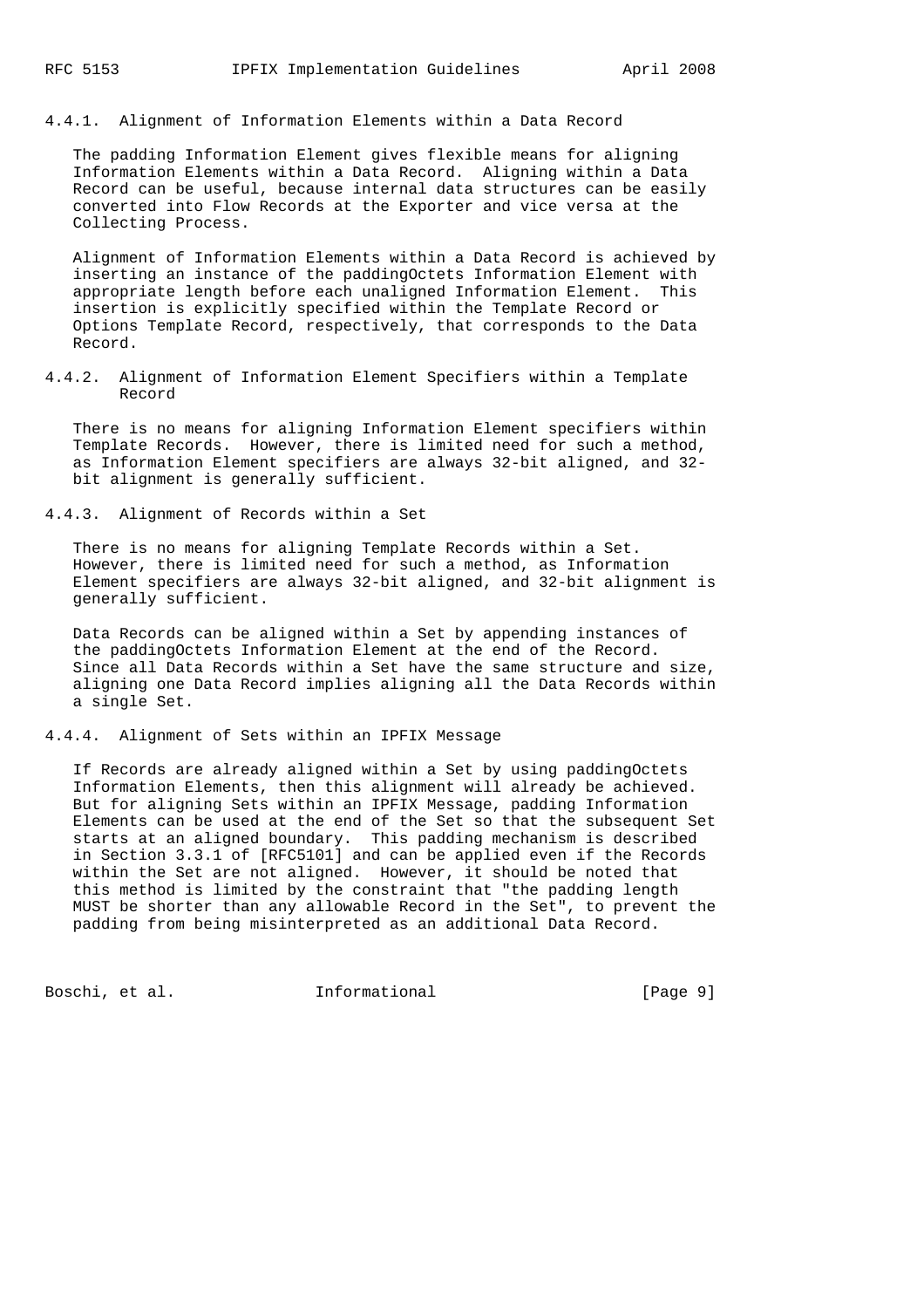# 4.5. Time Issues

 IPFIX Messages contain the export time in the Message Header. In addition, there is a series of Information Elements defined to transfer time values. [RFC5102] defines four abstract data types to transfer time values in second, millisecond, microsecond, and nanosecond resolution.

 The accuracy and precision of these values depend on the accuracy and the precision of the Metering Process clock. The accuracy and precision of the Exporting Process clock, and the synchronization of the Metering Process and Exporting Process clocks, are also important when using the delta timestamp Information Elements. To ensure accuracy, the clocks should be synchronized to a UTC time source. Normally, it would be sufficient to derive the time from a remote time server using the Network Time Protocol (NTP) [RFC1305]. IPFIX Devices operating with time values of microsecond or nanosecond resolution need direct access to a time source, for example, to a GPS (Global Positioning System) unit.

 The most important consideration in selecting timestamp Information Elements is to use a precision appropriate for the timestamps as generated from the Metering Process. Specifically, an IPFIX Device should not export timestamp Information Elements of higher precision than the timestamps used by the Metering Process (e.g., millisecond precision Flows should not be exported with flowStartMicroseconds and flowEndMicroseconds).

4.6. IPFIX Message Header Export Time and Data Record Time

 Section 5 of [RFC5101] defines a method for optimized export of time related Information Elements based upon the Export Time field of the IPFIX Message Header. The architectural separation of the Metering Process and Exporting Process in [IPFIX-ARCH] raises some difficulties with this method, of which implementers should be aware.

 Since the Metering Process has no information about the export time of the IPFIX Message (that is, when the message leaves the Exporting Process), it cannot properly use the delta time Information Elements; it must store absolute timestamps and transmit these to the Exporting Process. The Exporting Process must then convert these to delta timestamps once the export time is known. This increases the processing burden on the Exporting Process. Note also that the absolute timestamps require more storage than their delta timestamp counterparts. However, this method can result in reduced export bandwidth.

Boschi, et al. 1nformational [Page 10]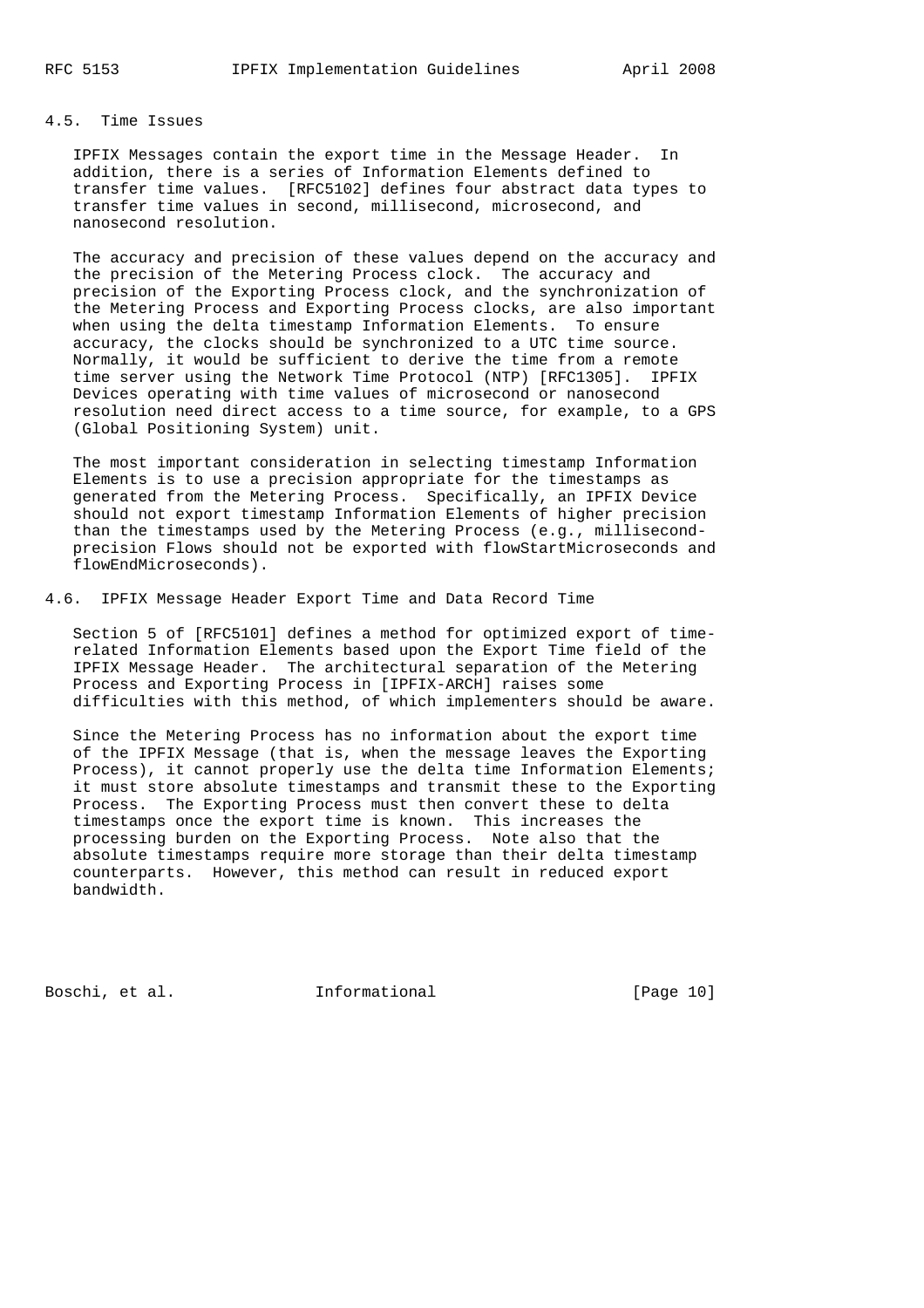Alternatively, the Exporting Process may simply export absolute timestamp Information Elements. This simplifies the Exporting Process' job and reduces processing burden, but increases export bandwidth requirements.

4.7. Devices without an Absolute Clock

 Exporting just relative times in a device without an absolute clock is often not sufficient. For instance, observed traffic could be retained in the device's cache for some time before being exported (e.g., if the Exporter runs once per minute), or stuck in an Inter Process Communication (IPC) queue, or stuck in the export stack, or delayed in the network between the Exporter and Collector.

 For these reasons, it can be difficult for the Collecting Process to convert the relative times exported using the flowStartSysUpTime and flowEndSysUpTime Information Elements to absolute times with any sort of accuracy without knowing the systemInitTimeMilliseconds. Therefore, the sending of the flowStartSysUpTime and flowEndSysUpTime Information Elements without also sending the systemInitTimeMilliseconds Information Element is not recommended.

5. Collecting Process Guidelines

# 5.1. Information Element (De)Coding

 Section 9 of [RFC5101] specifies: "The Collecting Process MUST note the Information Element identifier of any Information Element that it does not understand and MAY discard that Information Element from the Flow Record". The Collecting Process may accept Templates with Information Elements of unknown types. In this case, the value received for these Information Elements should be decoded as an octet array.

 Alternatively, the Collecting Process may ignore Templates and subsequent Data Sets that contain Information Elements of unknown types.

 It is recommended that Collecting Processes provide means to flexibly add types of new Information Elements to their knowledge base. An example is a configuration file that is read by the Collecting Process and that contains a list of Information Element identifiers and their corresponding types. Particularly for adding enterprise specific Information Elements, such a feature can be very useful.

Boschi, et al. 1nformational [Page 11]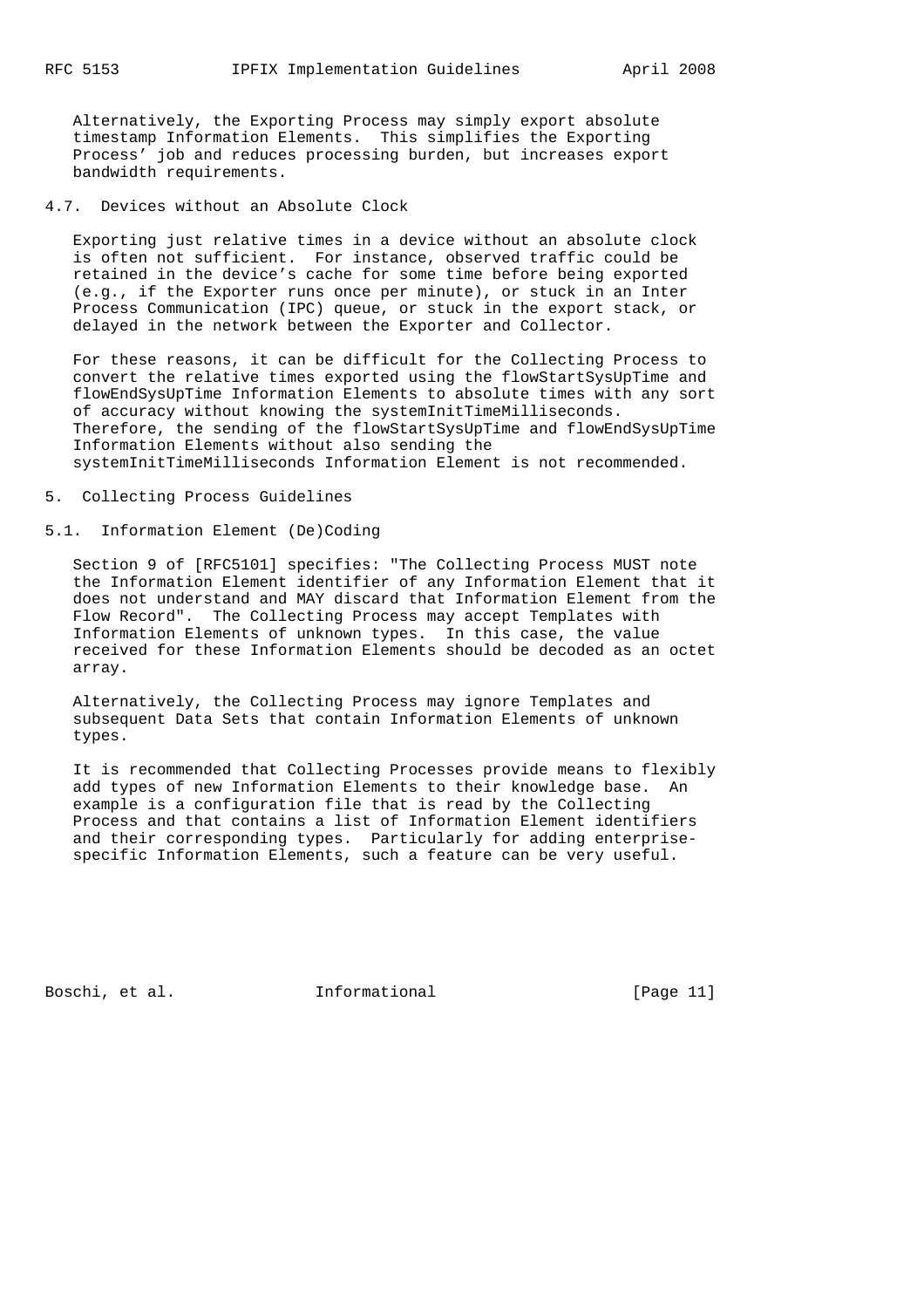# 5.2. Reduced-Size Encoding of Information Elements

 Since a Collector may receive data from the same device and Observation Domain in two Templates using different reduced-size encodings, it is recommended that the data be stored using full-size encoding, to ensure that the values can be stored or even aggregated together.

### 5.3. Template Management

 Template IDs are generated dynamically by the Exporting Process. They are unique per Transport Session and Observation Domain.

 Therefore, for each Transport Session, the Collecting Process has to maintain a list of Observation Domains. For each Observation Domain, the Collecting Process has to maintain a list of current Template IDs in order to decode subsequent Data Records.

 Note that a restart of the Transport Session may lead to a Template ID renumbering.

# 6. Transport-Specific Guidelines

 IPFIX can use SCTP, TCP, or UDP as a transport protocol. IPFIX implementations MUST support SCTP with partial reliability extensions (PR-SCTP), and MAY support TCP and/or UDP (see [RFC5101], Section 10.1). In the IPFIX documents, the terms SCTP and PR-SCTP are often used interchangeably to mean SCTP with partial reliability extensions.

#### 6.1. SCTP

 PR-SCTP is the preferred transport protocol for IPFIX because it is congestion-aware, reducing total bandwidth usage in the case of congestion, but with a simpler state machine than TCP. This saves resources on lightweight probes and router line cards.

 SCTP, as specified in [RFC4960] with the PR-SCTP extension defined in [RFC3758], provides several features not available in TCP or UDP. The two of these most universally applicable to IPFIX implementations, and which IPFIX implementers need to know about, are multiple streams and per-message partial reliability.

 An SCTP association may contain multiple streams. Streams are useful for avoiding head-of-line blocking, thereby minimizing end-to-end delay from the Exporting Process to the Collecting Process. Example

Boschi, et al. 1nformational [Page 12]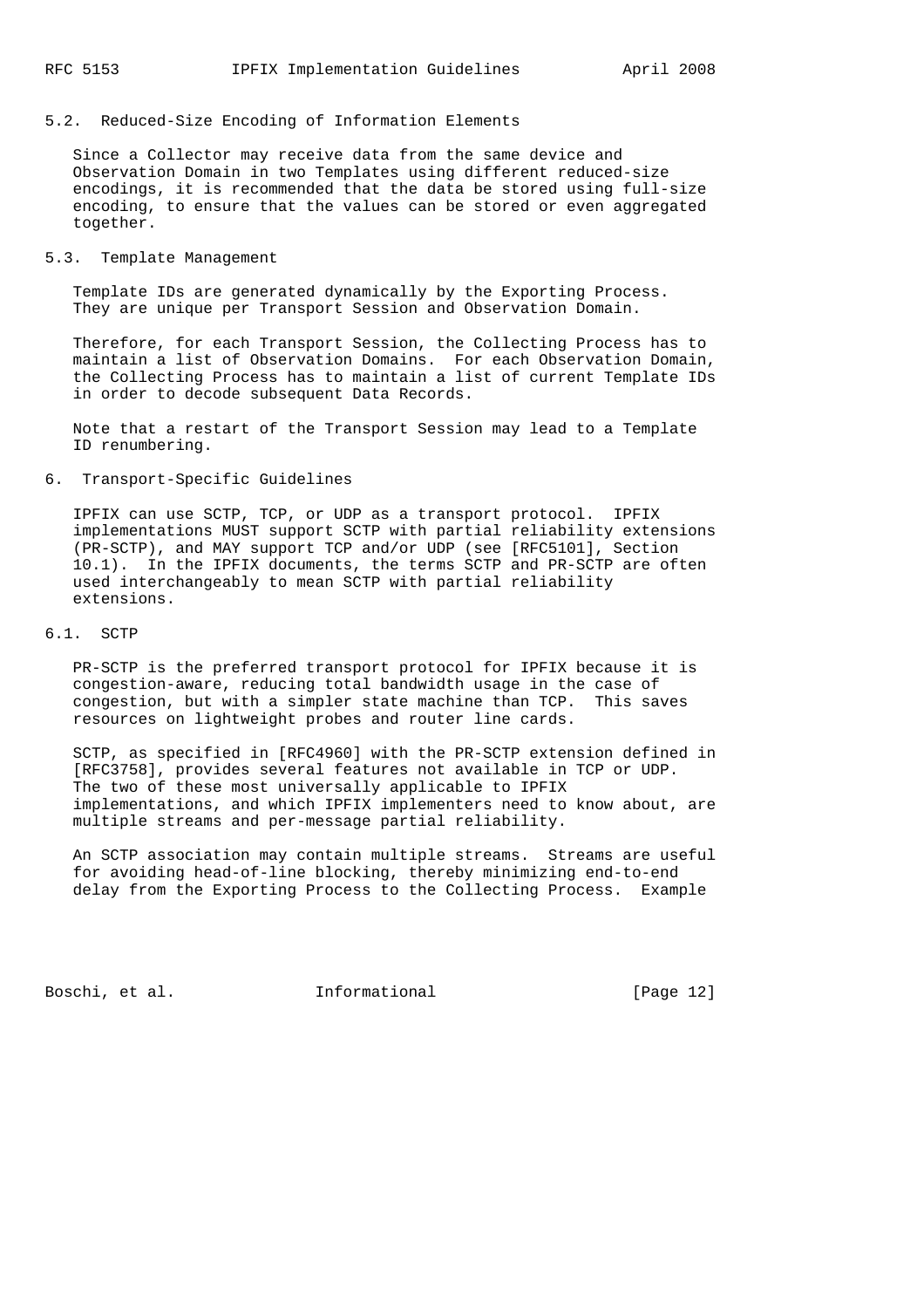applications for this feature would be using one SCTP stream per Observation Domain, one stream per type of data (or Template ID), or one stream for Flow data and one for metadata.

 An Exporting Process may request any number of streams, and may send IPFIX Messages containing any type of Set (Data Set, Template Set, etc.) on any stream. A Collecting Process MUST be able to process any Message received on any stream.

 Stream negotiation is a feature of the SCTP protocol. Note, however, that the IPFIX protocol doesn't provide any mechanism for the Exporter to convey any information about which streams are in use to the Collector. Therefore, stream configuration must be done out of band.

 One extra advantage of the PR-SCTP association is its ability to send messages with different levels of reliability, selected according to the application. For example, billing or security applications might require reliable delivery of all their IPFIX Messages, while capacity planning applications might be more tolerant of message loss. SCTP allows IPFIX Messages for all these applications to be transported over the same association with the appropriate level of reliability.

 IPFIX Messages may be sent with full or partial reliability, on a per-message basis. Fully reliable delivery guarantees that the IPFIX Message will be received at the Collecting Process or that that SCTP association will be reset, as with TCP. Partially reliable delivery does not guarantee the receipt of the IPFIX Message at the Collecting Process. This feature may be used to allow Messages to be dropped during network congestion, i.e., while observing a Denial of Service attack.

 [RFC3758] defines the concept of a Partial Reliability policy, which specifies the interface used to control partially reliable delivery. It also defines a single example Partial Reliability policy called "timed reliability", which uses a single parameter: lifetime. The lifetime is specified per message in milliseconds, and after it expires, no further attempt will be made to transmit the message. Longer lifetimes specify more retransmission attempts per message and therefore higher reliability; however, it should be noted that the absolute reliability provided by a given lifetime is highly dependent on network conditions, so an Exporting Process using the timed reliability service should provide a mechanism for configuring the lifetime of exported IPFIX Messages. Another possible Partial Reliability policy could be limited retransmission, which guarantees a specified number of retransmissions for each message. It is up to the implementer to decide which Partial Reliability policy is most appropriate for its application.

Boschi, et al. **Informational** [Page 13]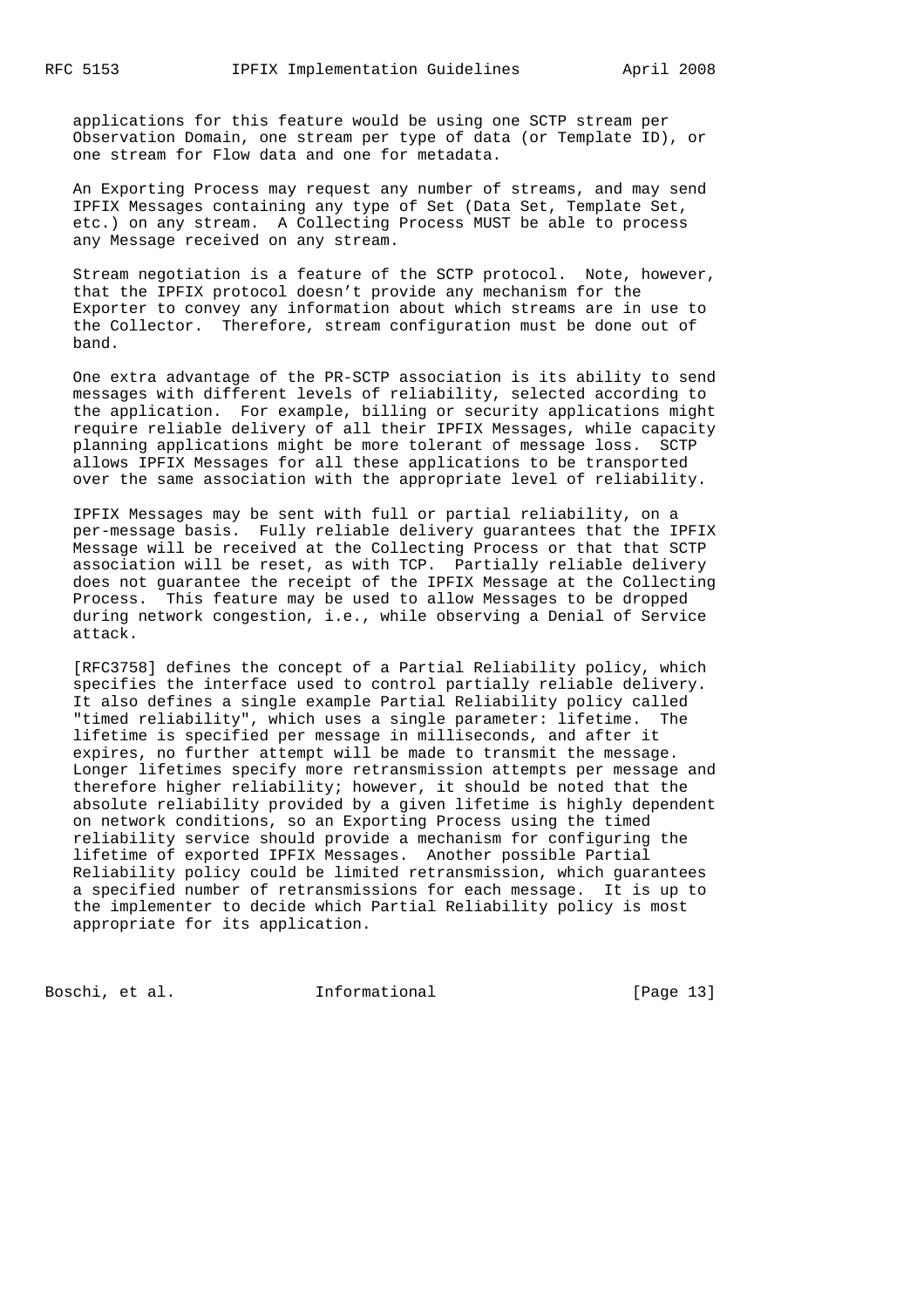There is an additional service provided by SCTP and useful in conjunction with PR-SCTP: unordered delivery. This also works on a per-message basis by declaring that a given message should be delivered to the receiver as soon as it is queued rather than kept in sequence; however, it should be noted that unless explicitly requested by the sender, even messages sent partially reliably will still be delivered in order. Unordered delivery should not be used when the order of IPFIX Messages may matter: e.g., a Template or Options Template. Unordered delivery should not be used when Total counters are used, as reordering could result in the counter value decreasing at the Collecting Process and even being left with a stale value if the last message processed is stale.

 By convention, when the IPFIX documents state a requirement for reliable delivery (as, for example, the IPFIX protocol document does for Template Sets, Options Template Sets, and Template Withdrawal Messages), an IPFIX Exporting Process must not use partially reliable delivery for those Messages. By default, and explicitly if the IPFIX documents call for "partially reliable" or "unreliable" delivery, an IPFIX Exporting Process may use partially reliable delivery if the other requirements of the application allow.

 The Collecting Process may check whether IPFIX Messages are lost by checking the Sequence Number in the IPFIX header. The Collecting Process should use the Sequence Number in the IPFIX Message Header to determine whether any messages are lost when sent with partial reliability. Sequence Numbers should be tracked independently for each stream.

The following may be done to mitigate message loss:

- o Increase the SCTP buffer size on the Exporter.
- o Increase the bandwidth available for communicating the exported Data Records.
- o Use sampling, filtering, or aggregation in the Metering Process to reduce the amount of exported data (see [RFC5101], Section 10.4.2.3).
- o If partial reliability is used, switch to fully reliable delivery on the Exporting Process or increase the level of partial reliability (e.g., when using timed reliability, by specifying a longer lifetime for exported IPFIX Messages).

Boschi, et al. 1nformational [Page 14]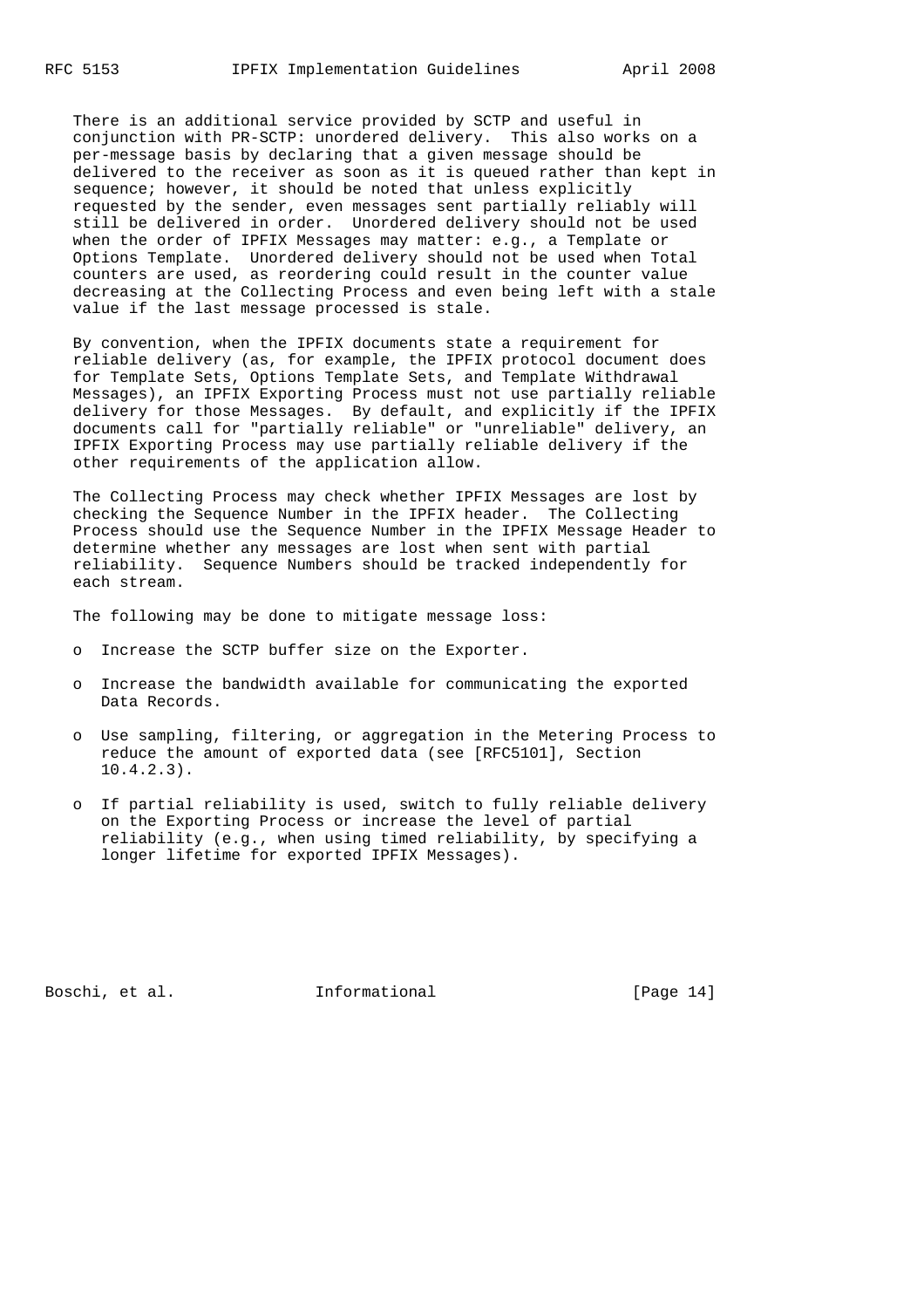If the SCTP association is brought down because the IFPIX Messages can't be exported reliably, the options are:

- o Increase the SCTP buffer size on the Exporter.
- o Increase the bandwidth available for communicating the exported Data Records.
- o Use sampling, filtering, or aggregation in the Metering Process to reduce the amount of exported data.

 Note that Templates must not be resent when using SCTP, without an intervening Template Withdrawal or SCTP association reset. Note also that since Template Sets and Template Withdrawal Messages may be sent on any SCTP stream, a Template Withdrawal Message may withdraw a Template sent on a different stream, and a Template Set may reuse a Template ID withdrawn by a Template Withdrawal Message sent on a different stream. Therefore, an Exporting Process sending Template Withdrawal Messages should ensure to the extent possible that the Template Withdrawal Messages and subsequent Template Sets reusing the withdrawn Template IDs are received and processed at the Collecting Process in proper order. The Exporting Process can achieve this by one of two possible methods: 1. by sending a Template Withdrawal Message reliably, in order, and on the same stream as the subsequent Template Set reusing its ID; or 2. by waiting an appropriate amount of time (on the scale of one minute) after sending a Template Withdrawal Message before attempting to reuse the withdrawn Template ID.

#### 6.2. UDP

 UDP is useful in simple systems where an SCTP stack is not available, and where there is insufficient memory for TCP buffering.

 However, UDP is not a reliable transport protocol, and IPFIX Messages sent over UDP might be lost as with partially reliable SCTP streams. UDP is not the recommended protocol for IPFIX and is intended for use in cases in which IPFIX is replacing an existing NetFlow infrastructure, with the following properties:

- o A dedicated network,
- o within a single administrative domain,
- o where SCTP is not available due to implementation constraints, and
- o the Collector is as topologically close as possible to the Exporter.

Boschi, et al. 1nformational [Page 15]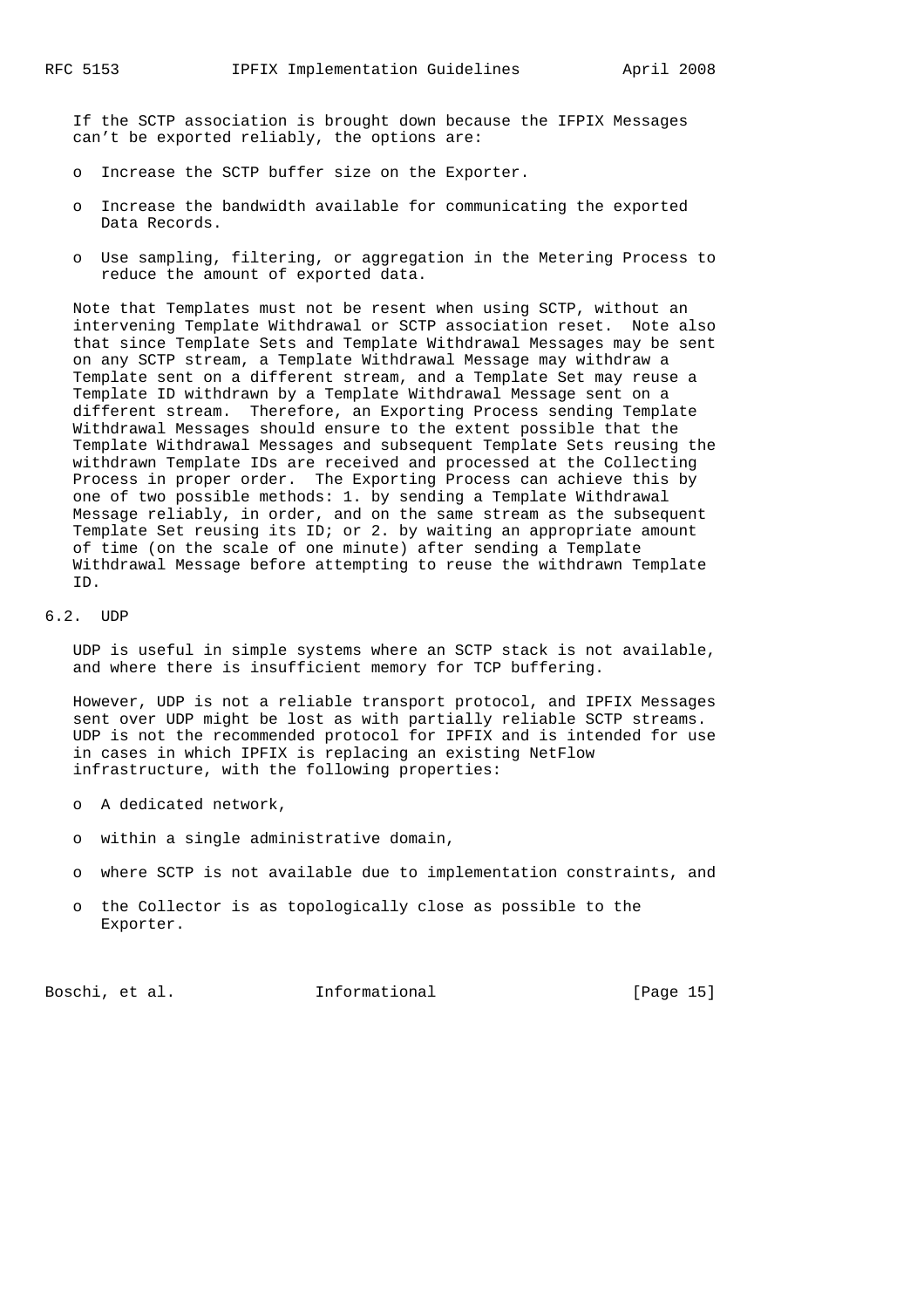Note that because UDP itself provides no congestion control mechanisms, it is recommended that UDP transport be used only on managed networks, where the network path has been explicitly provisioned for IPFIX traffic through traffic engineering mechanisms, such as rate limiting or capacity reservations.

 An important example of an explicitly provisioned, managed network for IPFIX is the use of IPFIX to replace a functioning NetFlow implementation on a dedicated network. In this situation, the dedicated network should be provisioned in accordance with the NetFlow deployment experience that Flow export traffic generated by monitoring an interface will amount to 2-5% of the monitored interface's bandwidth.

 As recommended in [TSVWG-UDP], an application should not send UDP messages that result in IP packets that exceed the MTU of the path to the destination and should enable UDP checksums (see Sections 3.2 and 3.4 of [TSVWG-UDP], respectively).

 Since IPFIX assumes reliable transport of Templates over SCTP, this necessitates some changes for IPFIX Template management over UDP. Templates sent from the Exporting Process to the Collecting Process over UDP MUST be resent at regular time intervals; these intervals MUST be configurable (see Section 10.3 of [RFC5101]).

We recommend a default Template-resend time of 10 minutes, configurable between 1 minute and 1 day.

 Note that this could become an interoperability problem; e.g., if an Exporter resends Templates once per day, while a Collector expires Templates hourly, then they may both be IPFIX-compatible, but not be interoperable.

 Retransmission time intervals that are too short waste bandwidth on unnecessary Template retransmissions. On the other hand, time intervals that are too long introduce additional costs or risk of data loss by potentially requiring the Collector to cache more data without having the Templates available to decode it.

 To increase reliability and limit the amount of potentially lost data, the Exporting Process may resend additional Templates using a packet-based schedule. In this case, Templates are resent depending on the number of data packets sent. Similarly to the time interval, resending a Template every few packets introduces additional overhead, while resending after a large amount of packets have already been sent means high costs due to the data caching and potential data loss.

Boschi, et al. 1nformational [Page 16]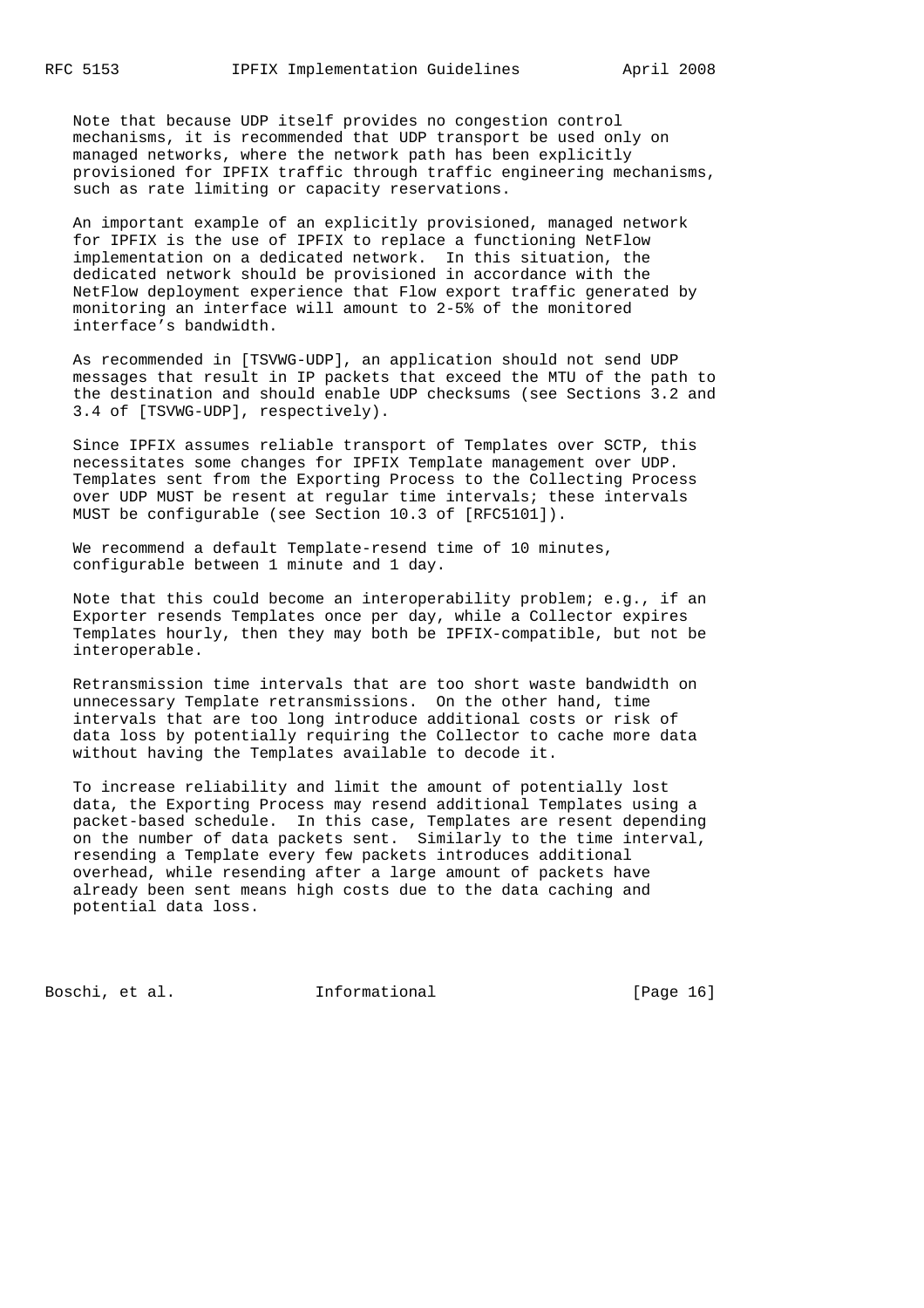We recommend a default Template-resend interval of 20 packets, configurable between 1 and 1000 data packets.

 Note that a sufficiently small resend time or packet interval may cause a system to become stuck, continually resending Templates or Options Data. For example, if the resend packet interval is 2 (i.e., Templates or Options Data are to be sent in every other packet) but more than two packets are required to send all the information, then the resend interval will have expired by the time the information has been sent, and Templates or Options Data will be sent continuously - possibly preventing any data from being sent at all. Therefore, the resend intervals should be considered from the last data packet, and should not be tied to specific Sequence Numbers.

 The Collecting Process should use the Sequence Number in the IPFIX Message Header to determine whether any messages are lost.

The following may be done to mitigate message loss:

- o Move the Collector topologically closer to the Exporter.
- o Increase the bandwidth of the links through which the Data Records are exported.
- o Use sampling, filtering, or aggregation in the Metering Process to reduce the amount of exported data.
- o Increase the buffer size at the Collector and/or the Exporter.

 Before using a Template for the first time, the Exporter may send it in several different IPFIX Messages spaced out over a period of packets in order to increase the likelihood that the Collector has received the Template.

 Template Withdrawal Messages MUST NOT be sent over UDP (per Section 10.3.6 of [RFC5101]). The Exporter must rely on expiration at the Collector to expire old Templates or to reuse Template IDs.

 We recommend that the Collector implements a Template Expiry of three times the Exporter refresh rate.

 However, since the IPFIX protocol doesn't provide any mechanism for the Exporter to convey any information about the Template Expiry time to the Collector, configuration must be done out of band.

Boschi, et al. 1nformational [Page 17]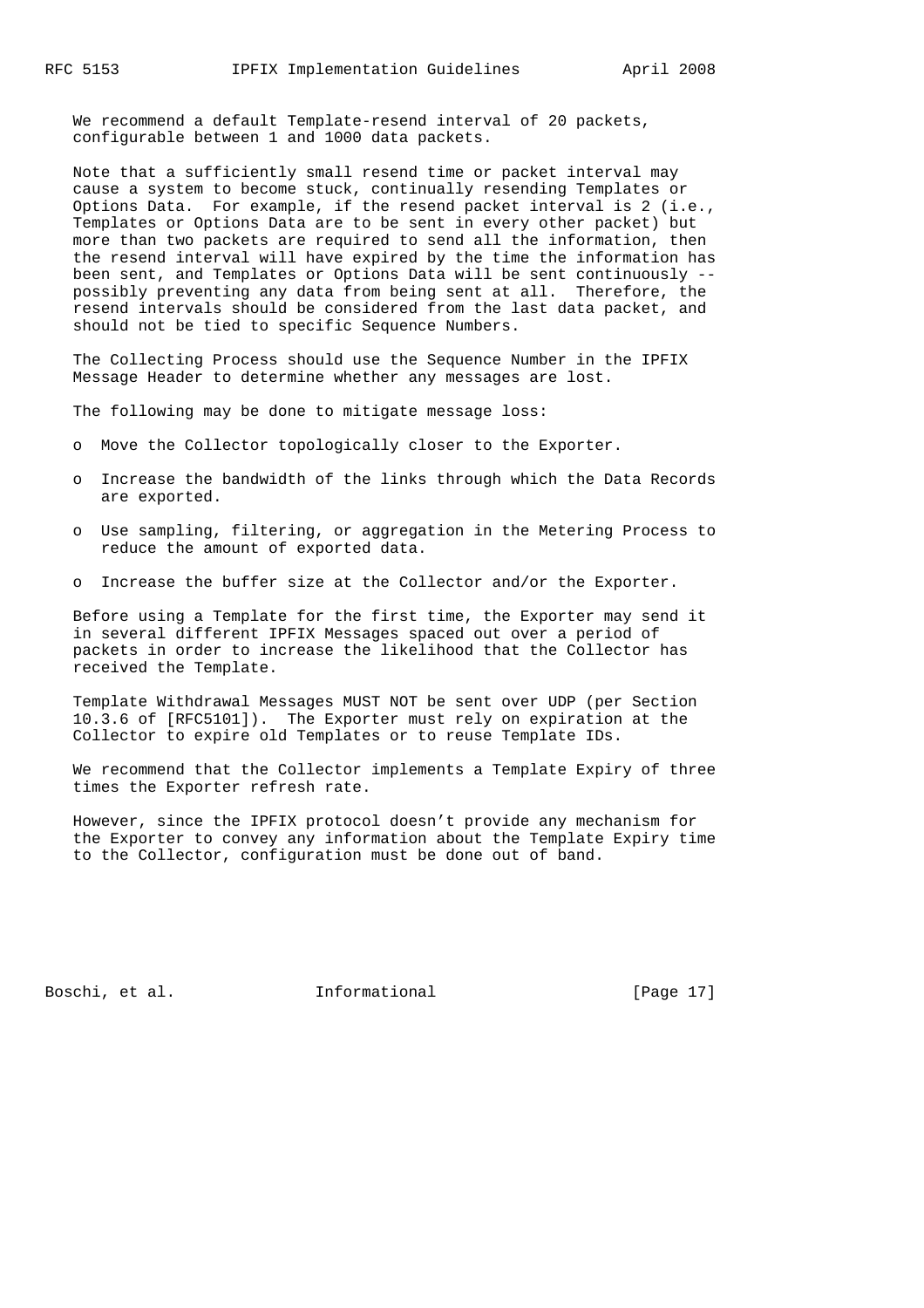If no out-of-band configuration is made, we recommend to initially set a Template Expiry time at the Collector of 60 minutes. The Collecting Process may estimate each Exporting Process's resend time and adapt the Expiry time for the corresponding Templates accordingly.

#### 6.3. TCP

 TCP can be used as a transport protocol for IPFIX if one of the endpoints has no support for SCTP, but a reliable transport is needed and/or the network between the Exporter and the Collector has not explicitly been provisioned for the IPFIX traffic. TCP is one of the core protocols of the Internet and is widely supported.

 The Exporting Process may resend Templates (per UDP, above), but it's not required to do so, per Section 10.4.2.2 of [RFC5101]:

 "A Collecting Process MUST record all Template and Options Template Records for the duration of the connection, as an Exporting Process is not required to re-export Template Records."

 If the available bandwidth between Exporter and Collector is not sufficient or the Metering Process generates more Data Records than the Collector is capable of processing, then TCP congestion control may cause the Exporter to block. Options in this case are:

- o Increase the TCP buffer size on the Exporter.
- o Increase the bandwidth of the links through which the Data Records are exported.
- o Use sampling, filtering, or aggregation in the Metering Process to reduce the amount of exported data.
- 7. Guidelines for Implementation on Middleboxes

The term middlebox is defined in [RFC3234] as:

 "any intermediary device performing functions other than the normal, standard functions of an IP router on the datagram path between a source host and destination host."

The list of middleboxes discussed in [RFC3234] contains:

- 1. Network Address Translation (NAT),
- 2. NAT-Protocol Translation (NAT-PT),

Boschi, et al. 1nformational [Page 18]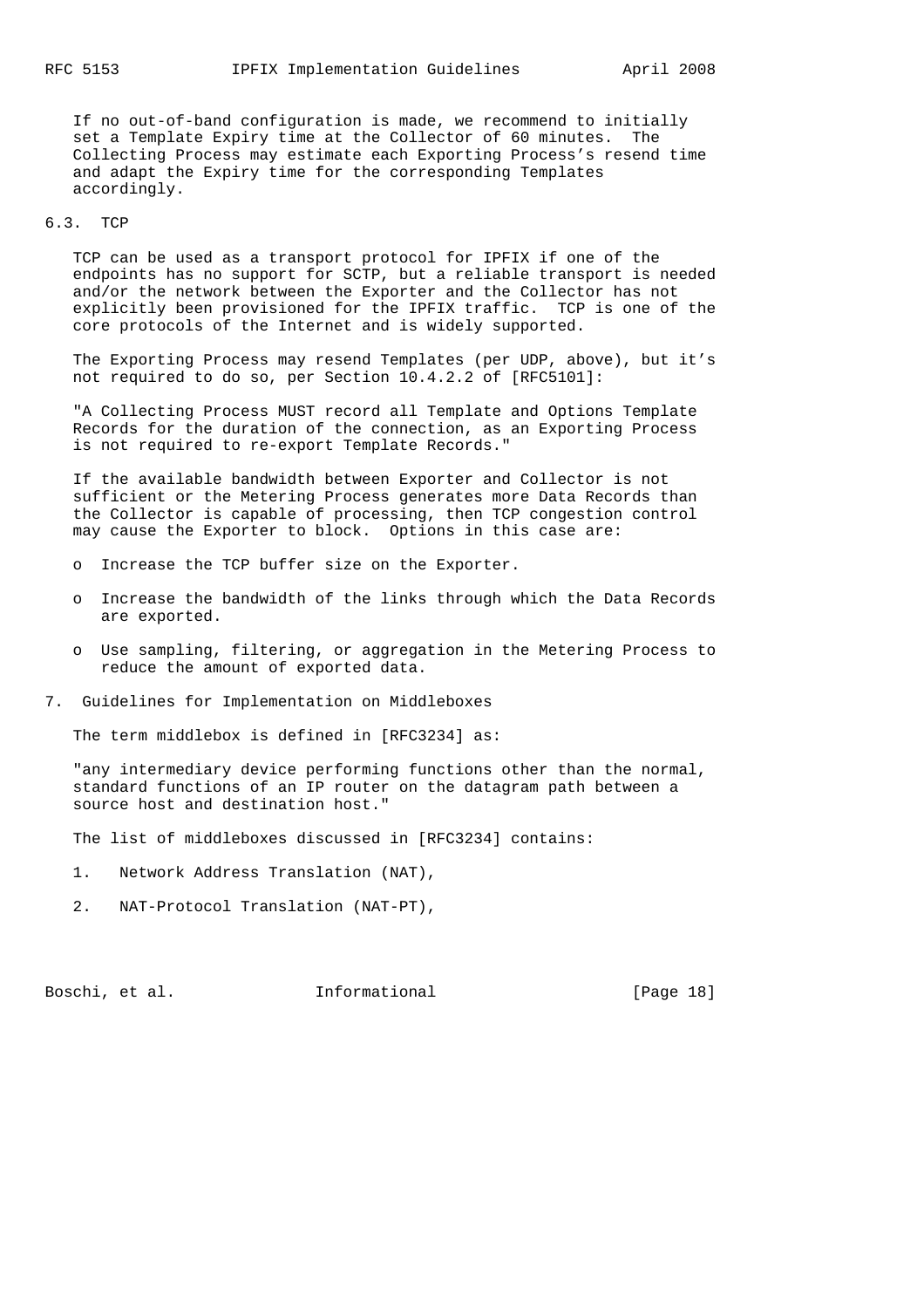- 3. SOCKS gateway,
- 4. IP tunnel endpoints,
- 5. packet classifiers, markers, schedulers,
- 6. transport relay,
- 7. TCP performance enhancing proxies,
- 8. load balancers that divert/munge packets,
- 9. IP firewalls,
- 10. application firewalls,
- 11. application-level gateways,
- 12. gatekeepers / session control boxes,
- 13. transcoders,
- 14. proxies,
- 15. caches,
- 16. modified DNS servers,
- 17. content and applications distribution boxes,
- 18. load balancers that divert/munge URLs,
- 19. application-level interceptors,
- 20. application-level multicast,
- 21. involuntary packet redirection,
- 22. anonymizers.

 It is likely that since the publication of RFC 3234 new kinds of middleboxes have been added.

 While the IPFIX specifications [RFC5101] based the requirements on the export protocol only (as the IPFIX name implies), these sections cover the guidelines for the implementation of the Metering Process by recommending which Information Elements to export for the different middlebox considerations.

Boschi, et al. 1nformational [Page 19]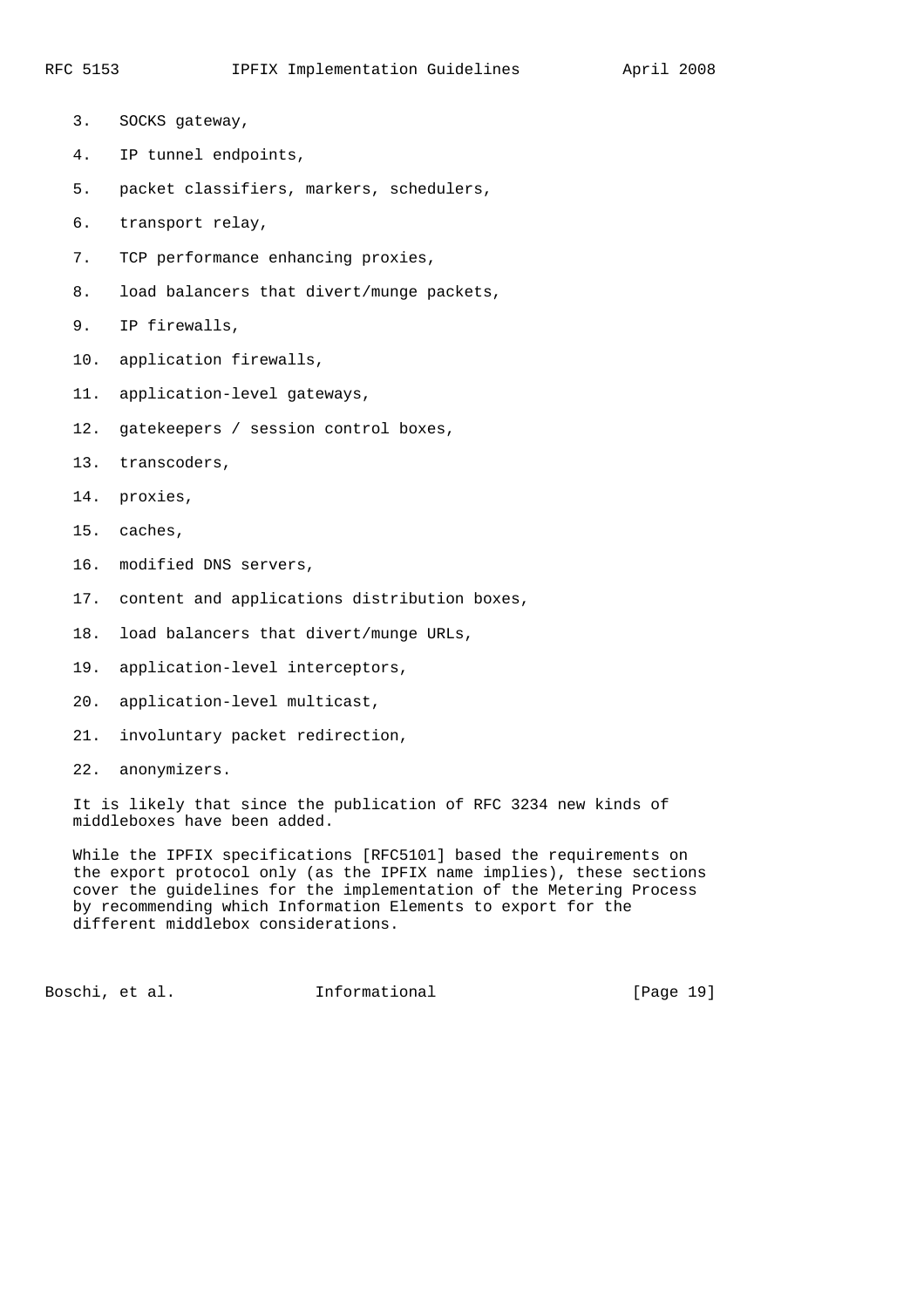### 7.1. Traffic Flow Scenarios at Middleboxes

 Middleboxes may delay, reorder, drop, or multiply packets; they may change packet header fields and change the payload. All these actions have an impact on traffic Flow properties. In general, a middlebox transforms a unidirectional original traffic Flow T that arrives at the middlebox into a transformed traffic Flow T' that leaves the middlebox.

> +-----------+ T ---->| middlebox |----> T' +-----------+

Figure 1: Unidirectional traffic Flow traversing a middlebox

 Note that in an extreme case, T' may be an empty traffic Flow (a Flow with no packets), for example, if the middlebox is a firewall and blocks the Flow.

 In case of a middlebox performing a multicast function, a single original traffic Flow may be transformed into more than one transformed traffic Flow.



 Figure 2: Unidirectional traffic Flow traversing a middlebox with multicast function

 For bidirectional traffic Flows, we identify Flows on different sides of the middlebox; say, T\_l on the left side and T\_r on the right side.

 +-----------+ T\_l <--->| middlebox |<---> T\_r +-----------+

Figure 3: Bidirectional unicast traffic Flow traversing a middlebox

 In case of a NAT, T\_l might be a traffic Flow in a private address realm and T\_r the translated traffic Flow in the public address realm. If the middlebox is a NAT-PT, then T\_l may be an IPv4 traffic Flow and T\_r the translated IPv6 traffic Flow.

Boschi, et al. **Informational** [Page 20]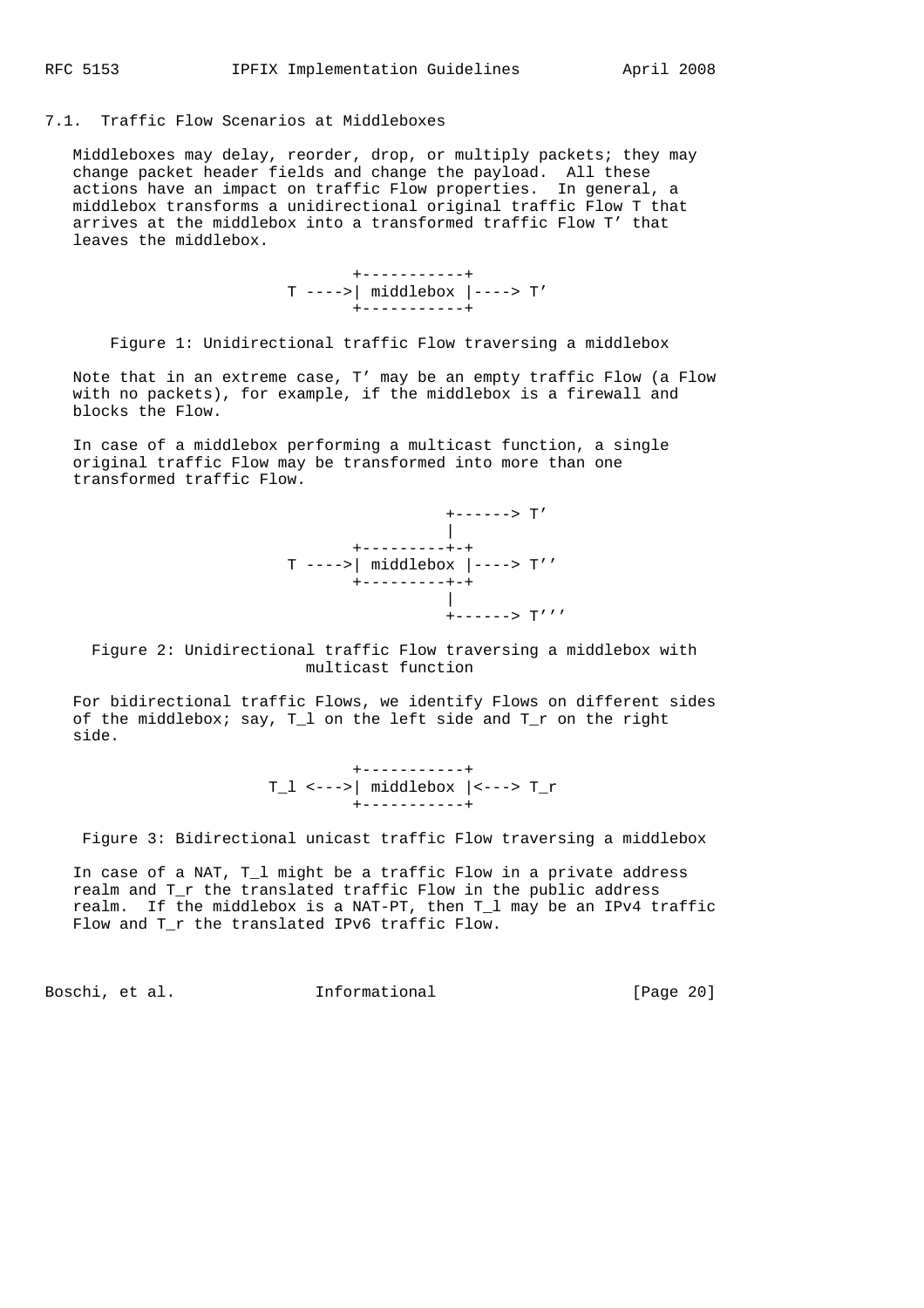At tunnel endpoints, Flows are multiplexed or demultiplexed. In general, tunnel endpoints can deal with bidirectional traffic Flows.

```
 +------> T_r1
 v
                  +---------+-+
             T_l < - - -> | middlebox | <---> T_r2
                 +---------+-+
 ^
                        +------> T_r3
```
### Figure 4: Multiple data reduction

 An example is a traffic Flow T\_l of a tunnel and Flows T\_rx that are multiplexed into or demultiplexed out of a tunnel. According to the IPFIX definition of traffic Flows in [RFC5101], T and T' or T\_l and T\_rx, respectively, are different Flows in general.

 However, from an application point of view, they might be considered as closely related or even as the same Flow, for example, if the payloads they carry are identical.

# 7.2. Location of the Observation Point

 Middleboxes might be integrated with other devices. An example is a router with a NAT or a firewall at a line card. If an IPFIX Observation Point is located at the line card, then the properties of measured traffic Flows may depend on the side of the integrated middlebox at which packets were captured for traffic Flow measurement.

 Consequently, an Exporting Process reporting traffic Flows measured at a device that hosts one or more middleboxes should clearly indicate to Collecting Processes the location of the used Observation Point(s) with respect to the middlebox(es). This can be done by using Options with Observation Point as scope and elements like, for instance, lineCardID or samplerID. Otherwise, processing the measured Flow data could lead to wrong results.

 At first glance, choosing an Observation Point that covers the entire middlebox looks like an attractive choice. But this leads to ambiguities for all kinds of middleboxes. Within the middlebox, properties of packets are modified, and it should be clear at a Collecting Process whether packets were observed and metered before or after modification. For example, it must be clear whether a reported source IP address was observed before or after a NAT changed it or whether a reported packet count was measured before or after a

Boschi, et al. 1nformational [Page 21]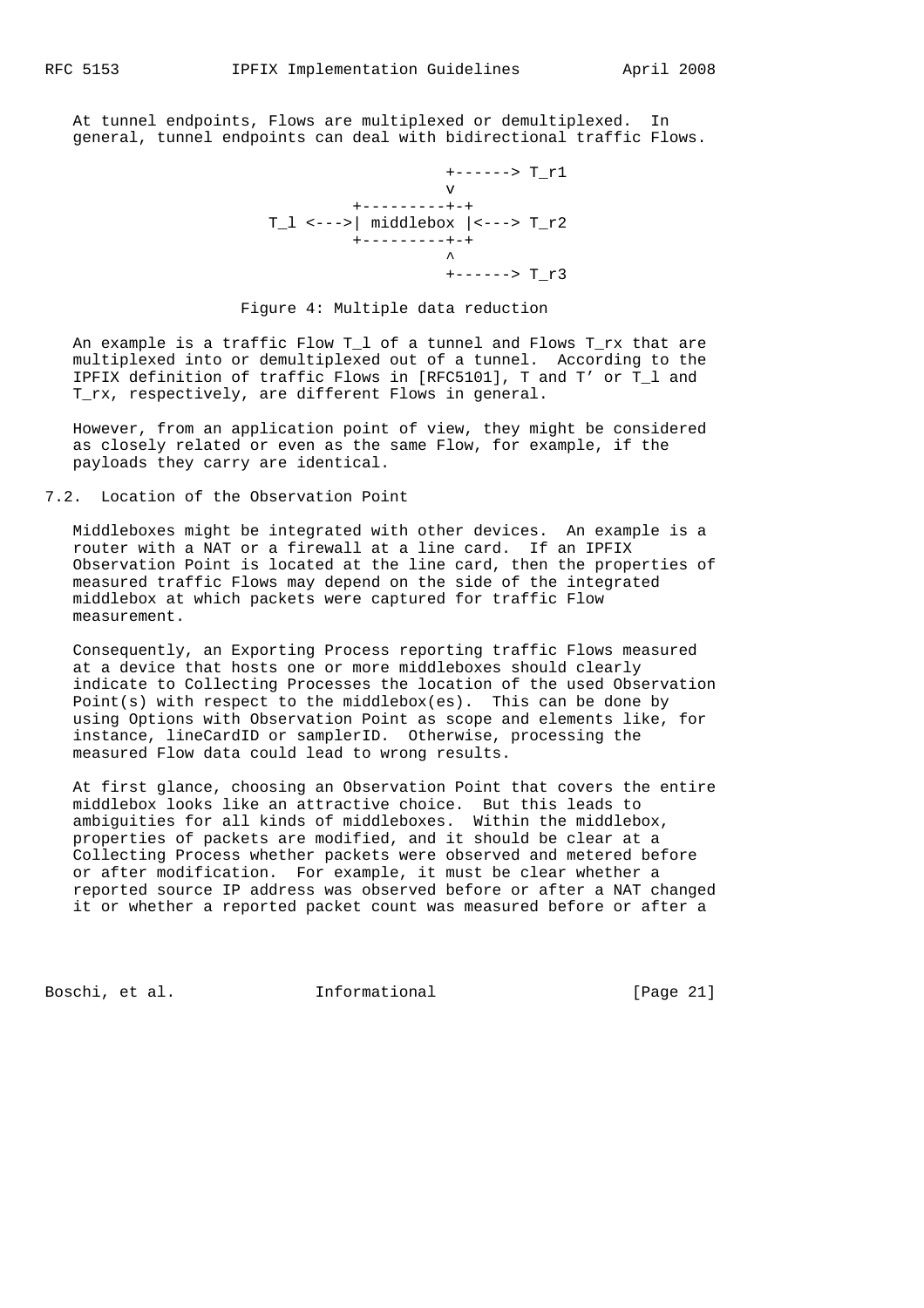firewall dropped packets. For this reason, [RFC5102] provides Information Elements with prefix "post" for Flow properties that are changed within a middlebox.

 If an Observation Point is located inside a middlebox, the middlebox must have well-defined and well-separated internal functions, for example, a combined NAT and firewall, and the Observation Point should be located on a boundary between middlebox functions rather than within one of the functions.

### 7.3. Reporting Flow-Related Middlebox Internals

 While this document recommends IPFIX implementations using Observation Points outside of middlebox functions, there are a few special cases where reporting Flow-related internals of a middlebox is of interest.

 For many applications that use traffic measurement results, it is desirable to get more information than can be derived from just observing packets on one side of a middlebox. If, for example, packets are dropped by the middlebox acting as a firewall, NAT, or traffic shaper, then information about how many observed packets are dropped may be of high interest.

 This section gives recommendations on middlebox internal information that may be reported if the IPFIX Observation Point is co-located with one or more middleboxes. Since the internal information to be reported depends on the kind of middlebox, it is discussed per kind.

 The recommendations cover middleboxes that act per packet and that do not modify the application-level payload of the packet (except by dropping the entire packet) and that do not insert additional packets into an application-level or transport-level traffic stream.

 Covered are the packet-level middleboxes of kinds 1, 2, 3, 5, 9, 10, 21, and 22 (according to the enumeration given at the beginning of Section 7 of this document). Not covered are 4, 6-8 and 11-20. TCP performance-enhancing proxies (7) are not covered because they may add ACK packets to a TCP connection.

 Still, if possible, IPFIX implementations co-located with uncovered middleboxes (i.e., of type 7 or 11-20) should follow the recommendations given in this section if they can be applied in a way that reflects the intention of these recommendations.

Boschi, et al. 1nformational [Page 22]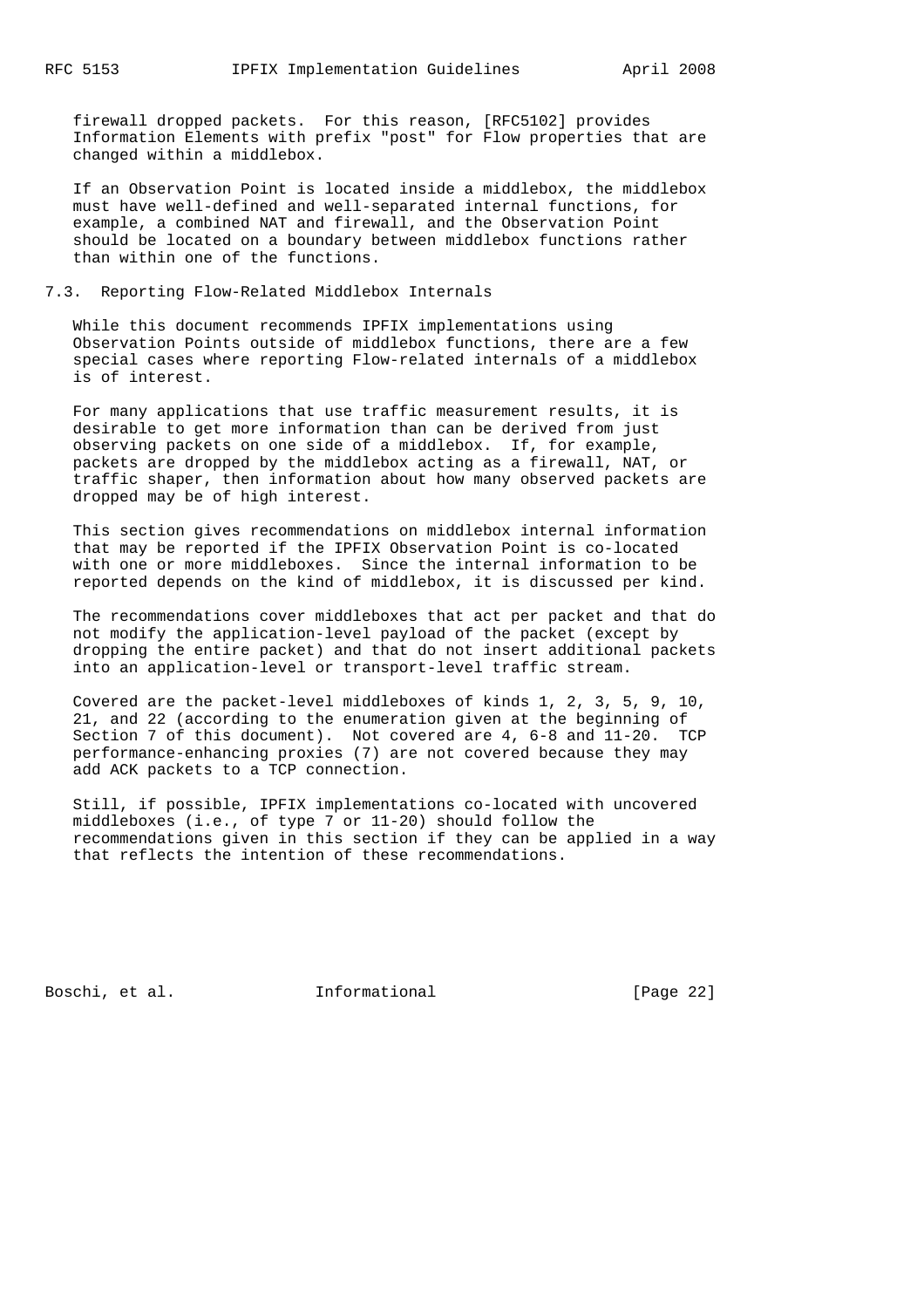#### 7.3.1. Packet Dropping Middleboxes

 If an IPFIX Observation Point is co-located with one or more middleboxes that potentially drop packets, then the corresponding IPFIX Exporting Process should be able to report the number of packets that were dropped per reported Flow.

 Concerned kinds of middleboxes are NAT (1), NAT-PT (2), SOCKS gateway (3), packet schedulers (5), IP firewalls (9) and application-level firewalls (10).

## 7.3.2. Middleboxes Changing the DSCP

 If an IPFIX Observation Point is co-located with one or more middleboxes that potentially modify the Diffserv Code Point (DSCP, see [RFC2474]) in the IP header, then the corresponding IPFIX Exporting Process should be able to report both the observed incoming DSCP value and also the DSCP value on the 'other' side of the middlebox (if this is a constant value for the particular traffic flow). The related Information Elements specified in [RFC5102] are: IpClassOfService and postIpClassOfService.

 Note that the current IPFIX information model only contains Information Elements supporting packets observed before the DSCP change, i.e. ipClassOfService and postIpClassOfService, where the latter reports the value of the IP TOS field after the DSCP change. We recommend, whenever possible, to move the Observation Point to the point before the DSCP change and report the Observed and post values. If reporting the value of the IP TOS field before DSCP change is required, "pre" values can be exported using enterprise specific Information Elements.

 Note also that a classifier may change the same DSCP value of packets from the same Flow to different values depending on the packet or other conditions. Also, it is possible that packets of a single unidirectional arriving Flow contain packets with different DSCP values that are all set to the same value by the middlebox. In both cases, there is a constant value for the DSCP field in the IP packet header to be observed on one side of the middlebox, but on the other side the value may vary. In such a case, reliable reporting of the DSCP value on the 'other' side of the middlebox is not possible by just reporting a single value. According to the IPFIX information model [RFC5102], the first value observed for the DSCP is reported by the IPFIX protocol in that case.

This recommendation applies to packet markers (5).

Boschi, et al. 1nformational [Page 23]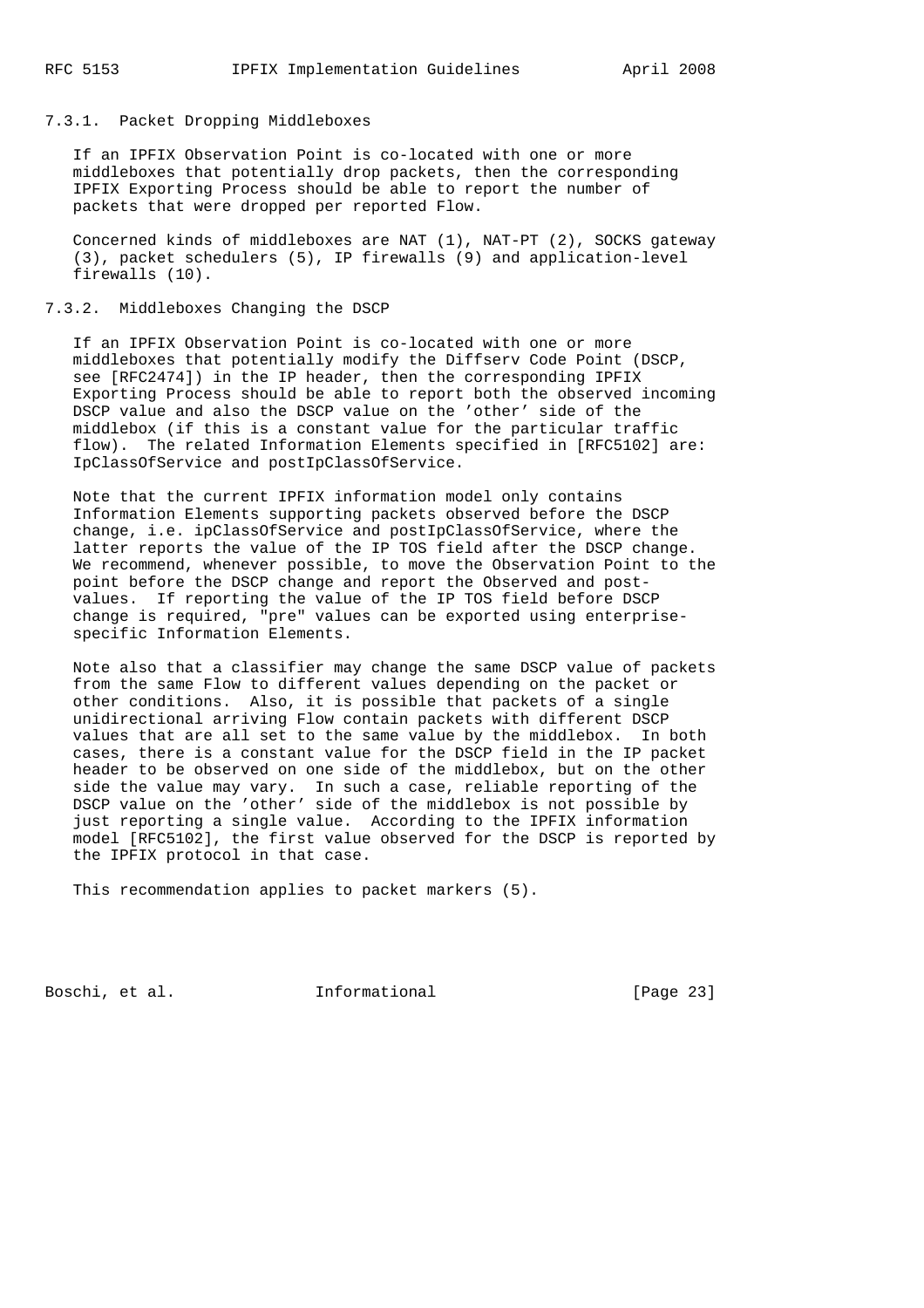# 7.3.3. Middleboxes Changing IP Addresses and Port Numbers

 If an IPFIX Observation Point is co-located with one or more middleboxes that potentially modify the:

- o IP version field,
- o IP source address header field,
- o IP destination address header field,
- o Source transport port number, or

o Destination transport port number

 in one of the headers, then the corresponding IPFIX Exporting Process should be able to report the 'translated' value of these fields, as far as they have constant values for the particular traffic Flow, in addition to the observed values of these fields.

 If the changed values are not constant for the particular traffic Flow but still reporting is desired, then it is recommended that the general rule from [RFC5102] for Information Elements with changing values is applied: the reported value is the one that applies to the first packet observed for the reported Flow.

 Note that the 'translated' value of the fields can be the values before or after the translation depending on the Flow direction and the location of the Observation Point with respect to the middlebox. We always call the value that is not the one observed at the Observation Point the translated value.

 Note also that a middlebox may change the same port number value of packets from the same Flow to different values depending on the packet or other conditions. Also, it is possible that packets of different unidirectional arriving Flows with different source/ destination port number pairs may be mapped to a single Flow with a single source/destination port number pair by the middlebox. In both cases, there is a constant value for the port number pair to be observed on one side of the middlebox, but on the other side the values may vary. In such a case, reliable reporting of the port number pairs on the 'other' side of the middlebox is not possible. According to the IPFIX information model [RFC5102], the first value observed for each port number is reported by the IPFIX protocol in that case.

Boschi, et al. 1nformational [Page 24]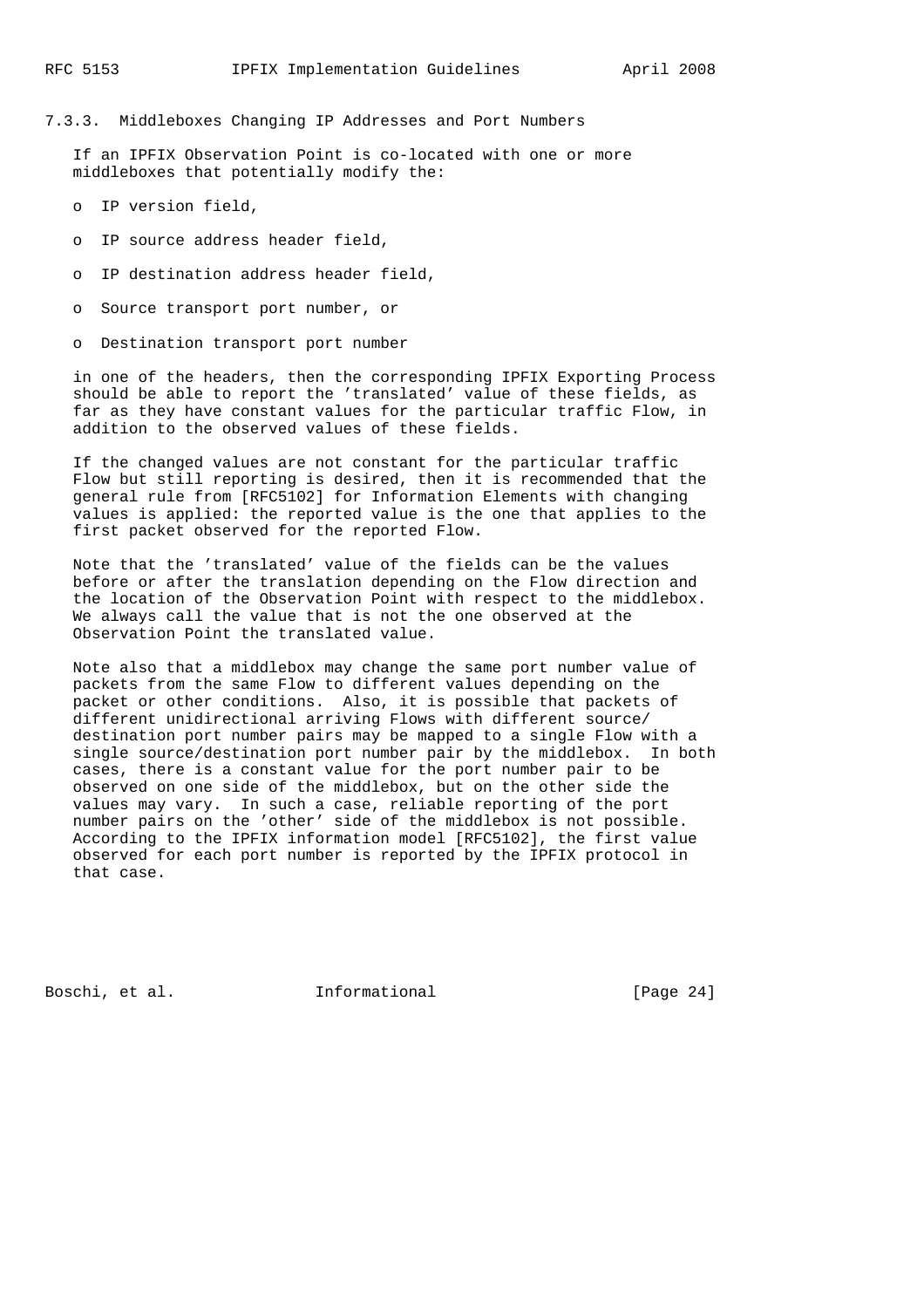This recommendation applies to NAT (1), NAT-PT (2), SOCKS gateway (3) and involuntary packet redirection (21) middleboxes. It may also be applied to anonymizers (22), though it should be noted that this carries the risk of losing the effect of anonymization.

### 8. Security Guidelines

8.1. Introduction to TLS and DTLS for IPFIX Implementers

 Transport Layer Security (TLS) [RFC4346] and Datagram Transport Layer Security (DTLS) [RFC4347] are the REQUIRED protocols for securing network traffic exported with IPFIX (see Section 11 of [RFC5101]). TLS requires a reliable transport channel and is selected as the security mechanism for TCP. DTLS is a version of TLS capable of securing datagram traffic and is selected for UDP, SCTP, and PR-SCTP.

 When mapping TLS terminology used in [RFC4346] to IPFIX terminology, keep in mind that the IPFIX Exporting Process, as it is the connection initiator, corresponds to the TLS client, and the IPFIX Collecting Process corresponds to the TLS server. These terms apply only to the bidirectional TLS handshakes done at Transport Session establishment and completion time; aside from TLS connection set up between the Exporting Process and the Collecting Process, and teardown at the end of the session, the unidirectional Flow of messages from Exporting Process to Collecting Process operates over TLS just as over any other transport layer for IPFIX.

8.2. X.509-Based Identity Verification for IPFIX over TLS or DTLS

 When using TLS or DTLS to secure an IPFIX Transport Session, the Collecting Process and Exporting Process must use strong mutual authentication. In other words, each IPFIX endpoint must have its own X.509 certificate [RFC3280] and private key, and the Collecting Process, which acts as the TLS or DTLS server, must send a Certificate Request to the Exporting Process during the TLS handshake, and fail to establish a session if the Exporting Process does not present a valid certificate.

 Each Exporting Process and Collecting Process must verify the identity of its peer against a set of authorized peers. This may be done by configuring a set of authorized distinguished names and comparing the peer certificate's subject distinguished name against each name in the set. However, if a private certification authority (CA) is used to sign the certificates identifying the Collecting Processes and Exporting Processes, and the set of certificates signed by that private CA may be restricted to those identifying peers authorized to communicate with each other, it is sufficient to merely verify that the peer's certificate is issued by this private CA.

Boschi, et al. 1nformational 1999 [Page 25]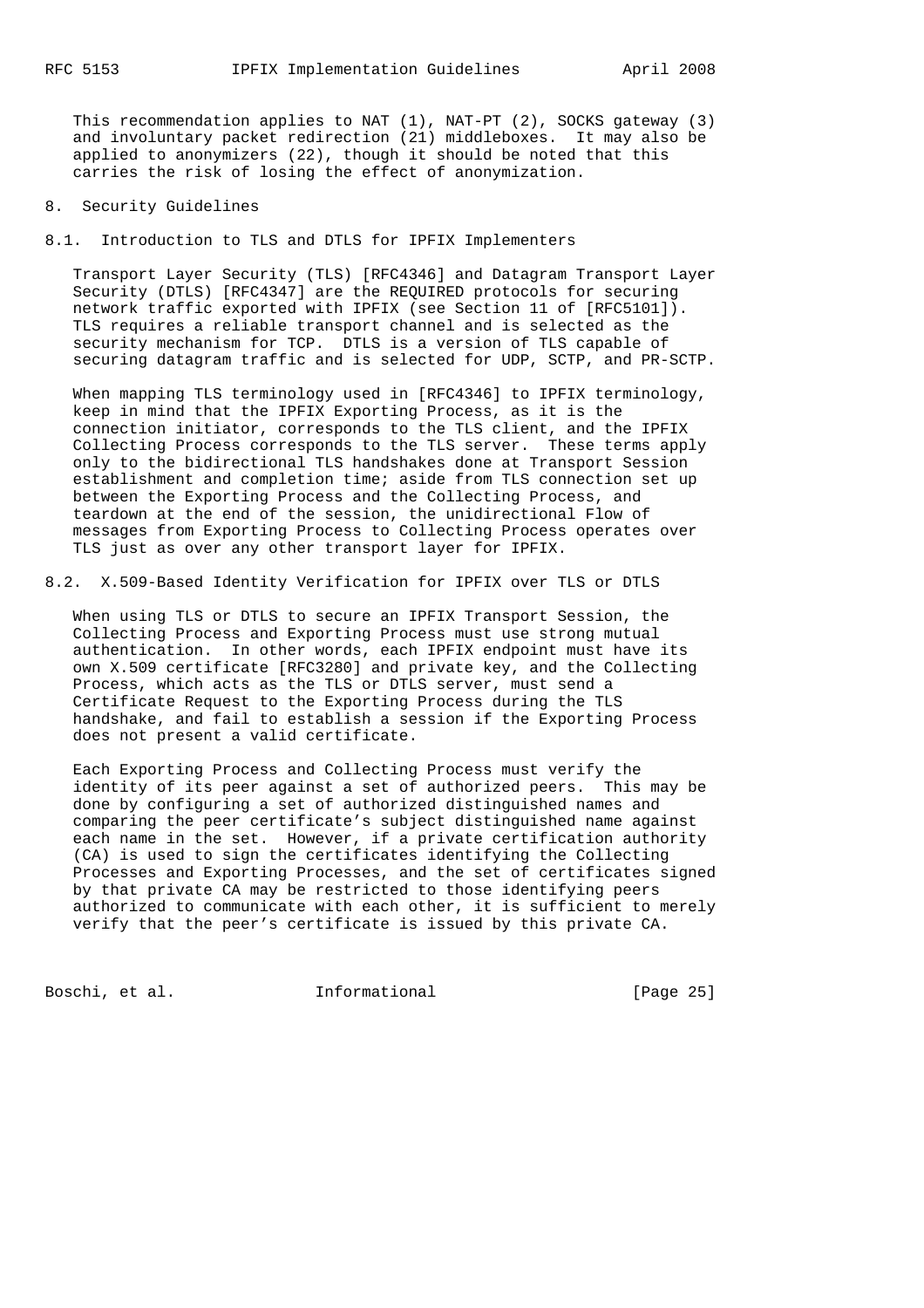When verifying the identity of its peer, an IPFIX Exporting Process or Collecting Process must verify that the peer certificate's subject common name or subjectAltName extension dNSName matches the fully qualified domain name (FQDN) of the peer. This involves retrieving the expected domain name from the peer certificate and the address of the peer, then verifying that the two match via a DNS lookup. Such verification should require both that forward lookups (FQDN to peer address) and reverse lookups (peer address to FQDN) match. In deployments without DNS infrastructure, it is acceptable to represent the FQDN as an IPv4 dotted-quad or a textual IPv6 address as in [RFC1924].

### 8.3. Implementing IPFIX over TLS over TCP

 Of the security solutions specified for IPFIX, TLS over TCP is as of this writing the most mature and widely implemented. Until stable implementations of DTLS over SCTP are widely available (see Section 8.5, below), it is recommended that applications requiring secure transport for IPFIX Messages use TLS over TCP.

 When using TLS over TCP, IPFIX Exporting Processes and Collecting Processes should behave in all other aspects as if using TCP as the transport protocol, especially as regards the handling of Templates and Template withdrawals.

# 8.4. Implementing IPFIX over DTLS over UDP

 An implementation of the DTLS protocol version 1, described in [RFC4347] and required to secure IPFIX over UDP, is available in OpenSSL [OPENSSL] as of version 0.9.8. However, DTLS support is as of this writing under active development and certain implementations might be unstable. We recommend extensive testing of DTLS-based IPFIX implementations to build confidence in the DTLS stack over which your implementation runs.

 When using DTLS over UDP, IPFIX Exporting Processes and Collecting Processes should behave in all other aspects as if using UDP as the transport protocol, especially as regards the handling of Templates and Template timeouts.

 Note that the selection of IPFIX Message sizes for DTLS over UDP must account for overhead per packet introduced by the DTLS layer.

Boschi, et al. 1nformational [Page 26]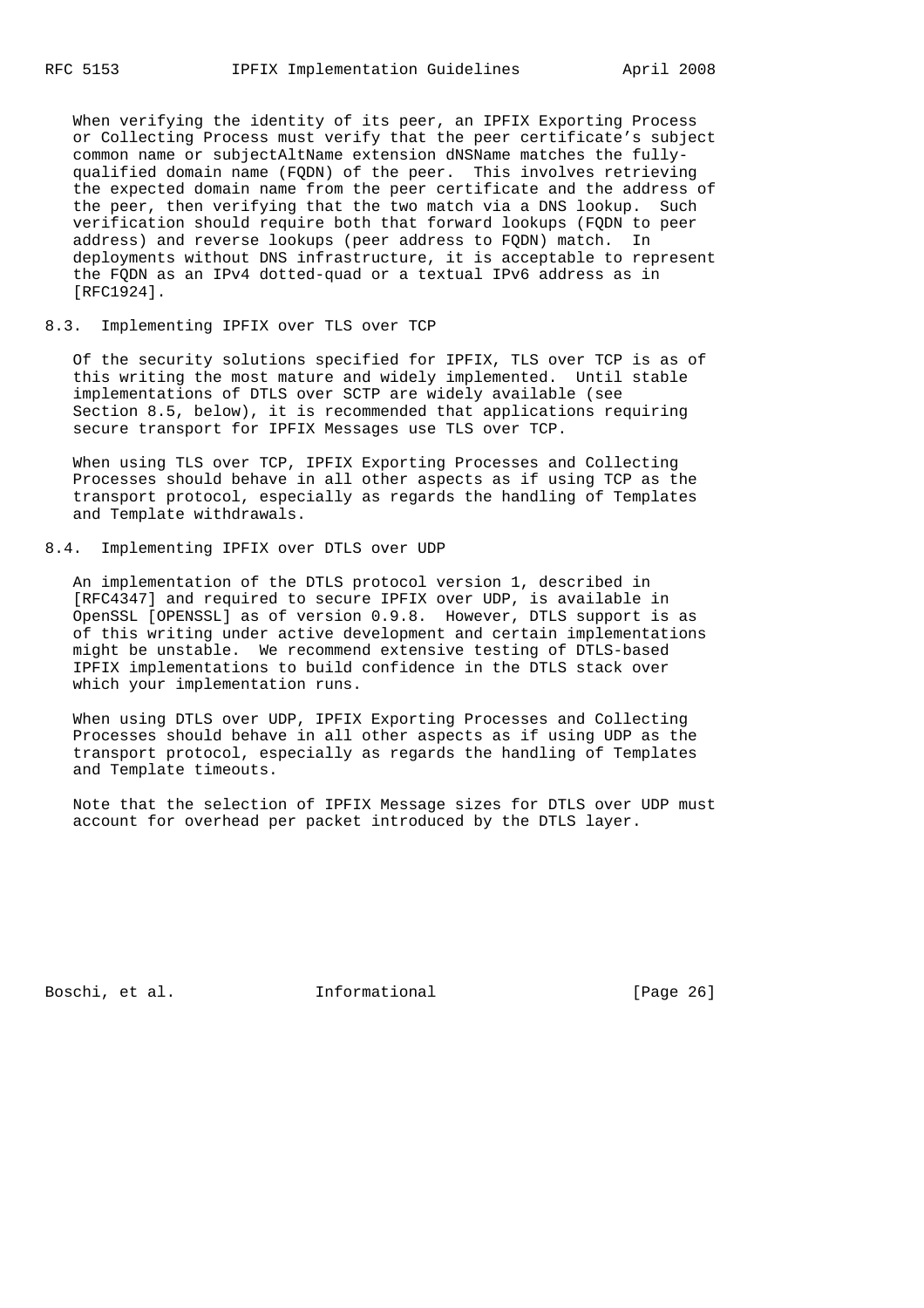### 8.5. Implementing IPFIX over DTLS over SCTP

 As of this writing, there is no publicly available implementation of DTLS over SCTP as described in [RFC4347] and [TUEXEN].

 When using DTLS over SCTP, IPFIX Exporting Processes and Collecting Processes should behave in all other aspects as if using SCTP as the transport protocol, especially as regards the handling of Templates and the use of reliable transport for Template and scope information.

 An implementation of the DTLS protocol version 1, described in [RFC4347] and required to secure IPFIX over SCTP, is available in OpenSSL [OPENSSL] as of version 0.9.8. However, DTLS support is as of this writing under active development and certain implementations might be unstable. We recommend extensive testing of DTLS-based IPFIX implementations to build confidence in the DTLS stack over which your implementation runs.

9. Extending the Information Model

 IPFIX supports two sets of Information Elements: IANA-registered Information Elements and enterprise-specific Information Elements. New Information Elements can be added to both sets as described in this section. If an Information Element is considered of general interest, it should be added to the set of IETF-specified Information Elements that is maintained by IANA.

 Alternatively, private enterprises can define proprietary Information Elements for internal purposes. There are several potential reasons for doing so. For example, the Information Element might only relate to proprietary features of a device or protocol of the enterprise. Also, pre-standard product delivery or commercially sensitive product features might cause the need for enterprise-specific Information Elements.

 The IPFIX information model [RFC5102] document contains an XML-based specification of Template, abstract data types, and IPFIX Information Elements, which may be used to create consistent machine-readable extensions to the IPFIX information model. This description can be used for automatically checking syntactic correctness of the specification of IPFIX Information Elements and for generating code that deals with processing IPFIX Information Elements.

9.1. Adding New IETF-Specified Information Elements

 New IPFIX Information Elements that are considered to be of general interest should be added to the set of IETF-specified Information Elements that is maintained by IANA.

Boschi, et al. 1nformational [Page 27]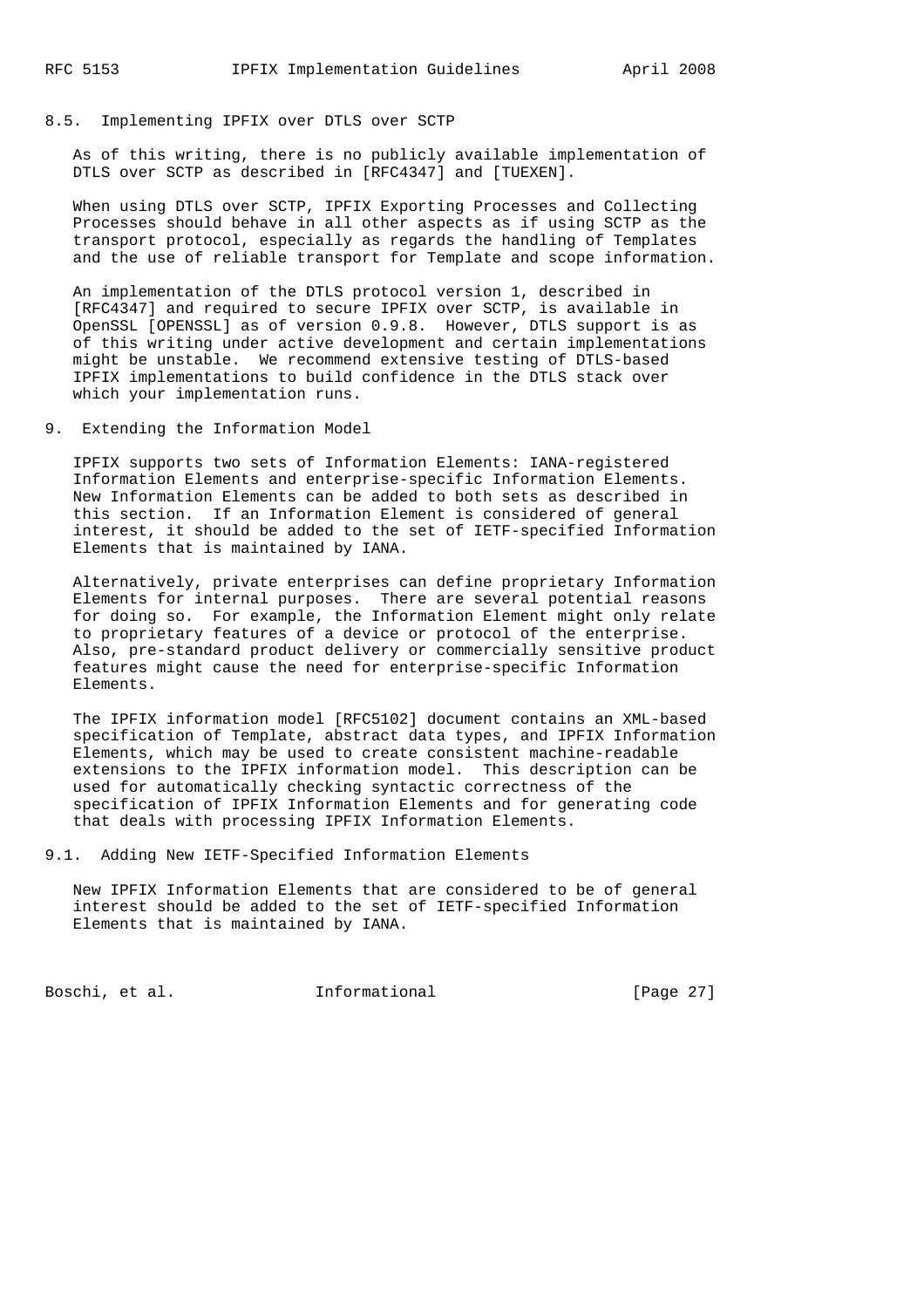The introduction of new Information Elements in the IANA registry is subject to expert review. As described in Section 7.1 of [RFC5102], an expert review is performed by one of a group of experts designated by an IETF Operations and Management Area Director. The experts will initially be drawn from the Working Group Chairs and document editors of the IPFIX and PSAMP Working Groups. The group of experts must double check the Information Elements definitions with already defined Information Elements for completeness, accuracy, redundancy, and correct naming following the naming conventions in [RFC5102], Section 2.3.

 The specification of new IPFIX Information Elements must use the Template specified in [RFC5102], Section 2.1, and must be published using a well-established and persistent publication medium.

### 9.2. Adding Enterprise-Specific Information Elements

 Enterprises or other organizations holding a registered Structure of Management Information (SMI) network management private enterprise code number can specify enterprise-specific Information Elements. Their identifiers can be chosen arbitrarily within the range of 1-32767 and have to be coupled with a Private Enterprise Identifier [PEN]. Enterprise identifiers MUST be registered as SMI network management private enterprise code numbers with IANA. The registry can be found at http://www.iana.org/assignments/enterprise-numbers.

10. Common Implementation Mistakes

 The issues listed in this section were identified during implementation and interoperability testing. They do not stem from insufficient clarity in the protocol, but each of these was an actual mistake made in a tested IPFIX implementation. They are listed here for the convenience of future implementers.

10.1. IPFIX and NetFlow Version 9

 A large group of mistakes stems from the fact that many implementers started implementing IPFIX from an existing version of NetFlow version 9 [RFC3954]. Despite their similarity, the two protocols differ in many aspects. We list here some of the most important differences.

 o Transport protocol: NetFlow version 9 initially ran over UDP, while IPFIX must have a congestion-aware transport protocol. IPFIX specifies PR-SCTP as its mandatory protocol, while TCP and UDP are optional.

Boschi, et al. 1nformational [Page 28]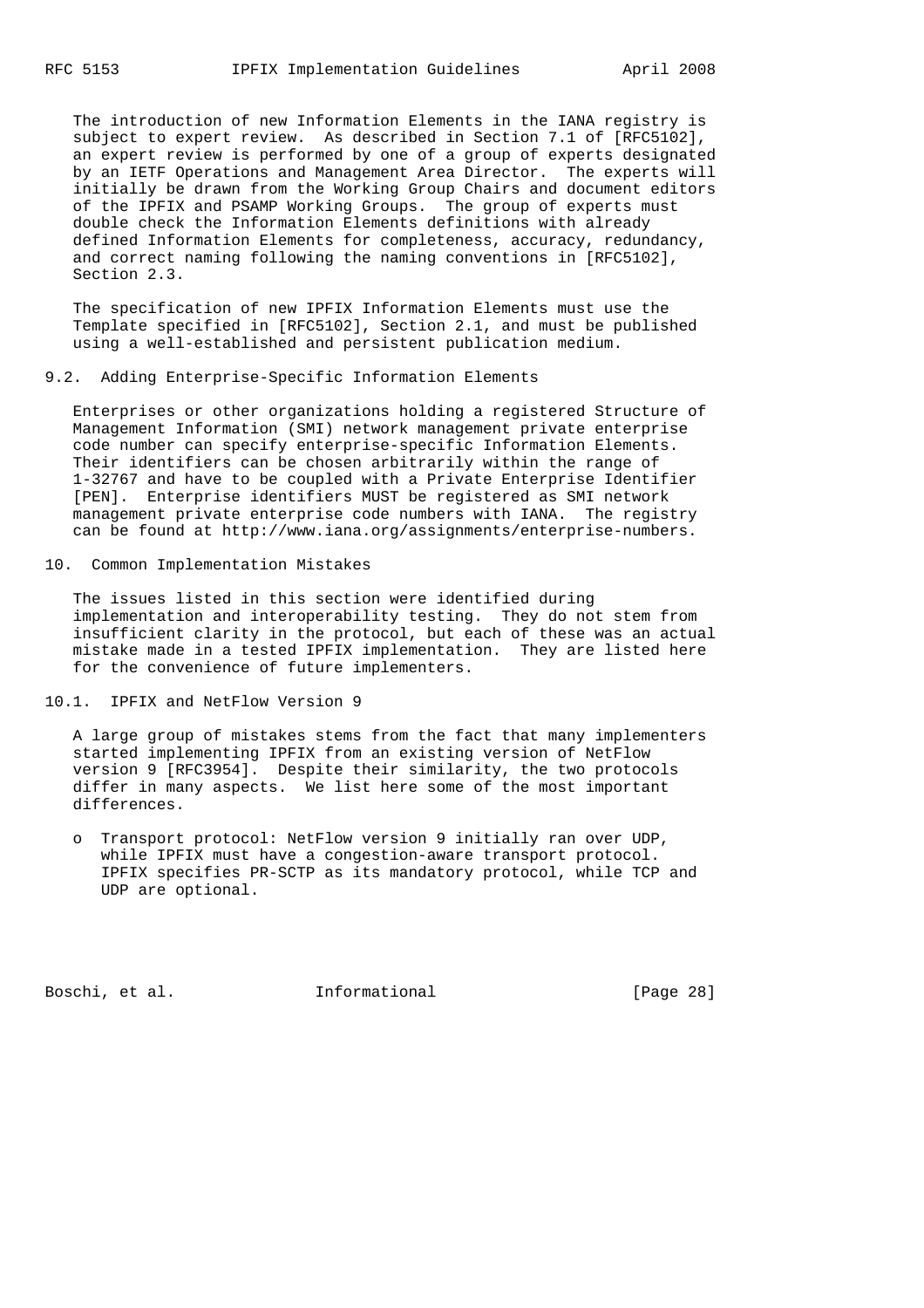- o IPFIX differentiates between IANA-registered and enterprise specific Information Elements. Enterprise-specific Information Elements can be specified by coupling a non-IANA-registered Information Element identifier with an Enterprise ID (corresponding to the vendor that defined the Information Element).
- o Options Templates: in IPFIX, an Options Template must have a scope, and the scope is not allowed to be of length zero. The NetFlow version 9 specifications [RFC3954] don't specify that the scope must not be of length zero.

Message Header:

- o Set ID: Even if the packet headers are different between IPFIX and NetFlow version 9, similar fields are used in both of them. The difference between the two protocols is in the values that these fields can assume. A typical example is the Set ID values: the Set ID values of 0 and 1 are used in NetFlow version 9, while they are not used in IPFIX.
- o Length field: in NetFlow version 9, this field (called count) contains the number of Records. In IPFIX, it indicates the total length of the IPFIX Message, measured in octets (including Message Header and Set(s)).
- o Timestamp: the NetFlow version 9 header has an additional timestamp: sysUpTime. It indicates the time in milliseconds since the last reboot of the Exporting Process.
- o The version number is different. NetFlow version 9 uses the version number 9, while IPFIX uses the version number 10.

10.2. Padding of the Data Set

 [RFC5101] specifies that the Exporting Process MAY insert some octets for set padding to align Data Sets within a Message. The padding length must be shorter than any allowable Record in that set.

 It is important to respect this limitation: if the padding length is equal to or longer than the length of the shortest Record, it will be interpreted as another Record.

 An alternative is to use the paddingOctets Information Element in the Template definition.

Boschi, et al. 1nformational [Page 29]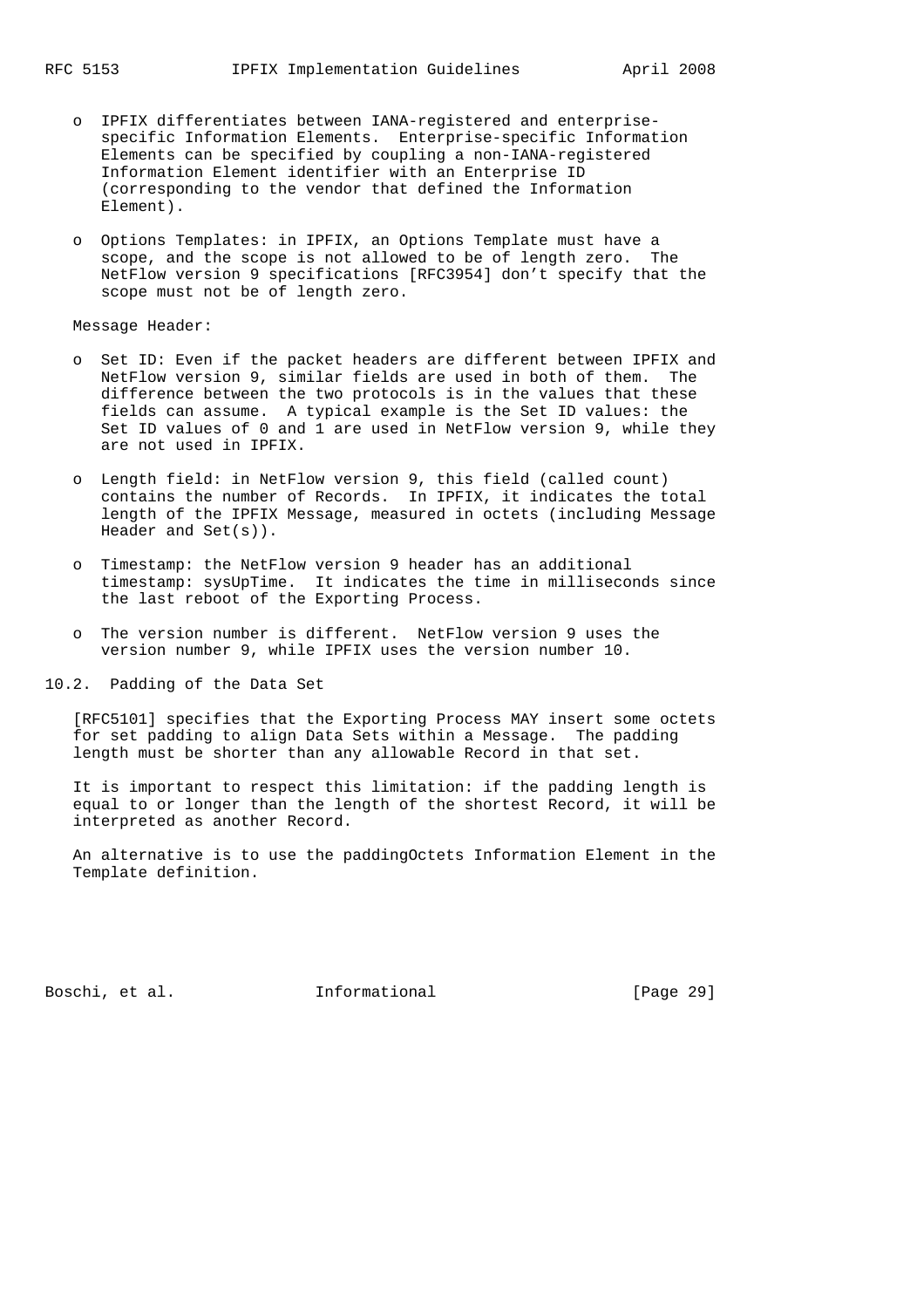# 10.3. Field ID Numbers

 Information Element numbers in IPFIX have the range 0-32767 (0-0x7FFF). Information Element numbers outside this range (i.e., with the high bit set) are taken to be enterprise-specific Information Elements, which have an additional four-byte Private Enterprise Number following the Information Element number and length. Inadvertently setting the high bit of the Information Element number by selecting a number out of this range will therefore cause Template scanning errors.

### 10.4. Template ID Numbers

 Template IDs are generated as required by the Exporting Process. When the same set of Information Elements is exported at different times, the corresponding Template is usually identified by different Template IDs. Similarly, if multiple co-existing Templates are composed of the same set of Information Elements, they are also identified by different Template IDs. The Collecting Process does not know in advance which Template ID a particular Template will use.

### 11. Security Considerations

 This document describes the implementation guidelines of IPFIX. The security requirements for the IPFIX target applications are addressed in the IPFIX requirements document [RFC3917]. These requirements are considered for the specification of the IPFIX protocol [RFC5101], for which a Security Considerations Section exists.

 Section 7 of this document recommends that IPFIX Exporting Processes report internals about middleboxes. These internals may be security relevant, and the reported information needs to be protected appropriately for reasons given below.

 Reporting of packets dropped by firewalls and other packet-dropping middleboxes carries the risk that this information can be used by attackers for analyzing the configuration of the middlebox and for developing attacks against it. Address translation may be used for hiding the network structure behind an address translator. If an IPFIX Exporting Process reports the translations performed by an address translator, then parts of the network structure may be revealed. If an IPFIX Exporting Process reports the translations performed by an anonymizer, the main function of the anonymizer may be compromised.

 Note that there exist vulnerabilities in DTLS over SCTP as specified in the IPFIX protocol, such that a third party could cause messages to be undetectably lost, or an SCTP association to shut down. These

Boschi, et al. 1nformational [Page 30]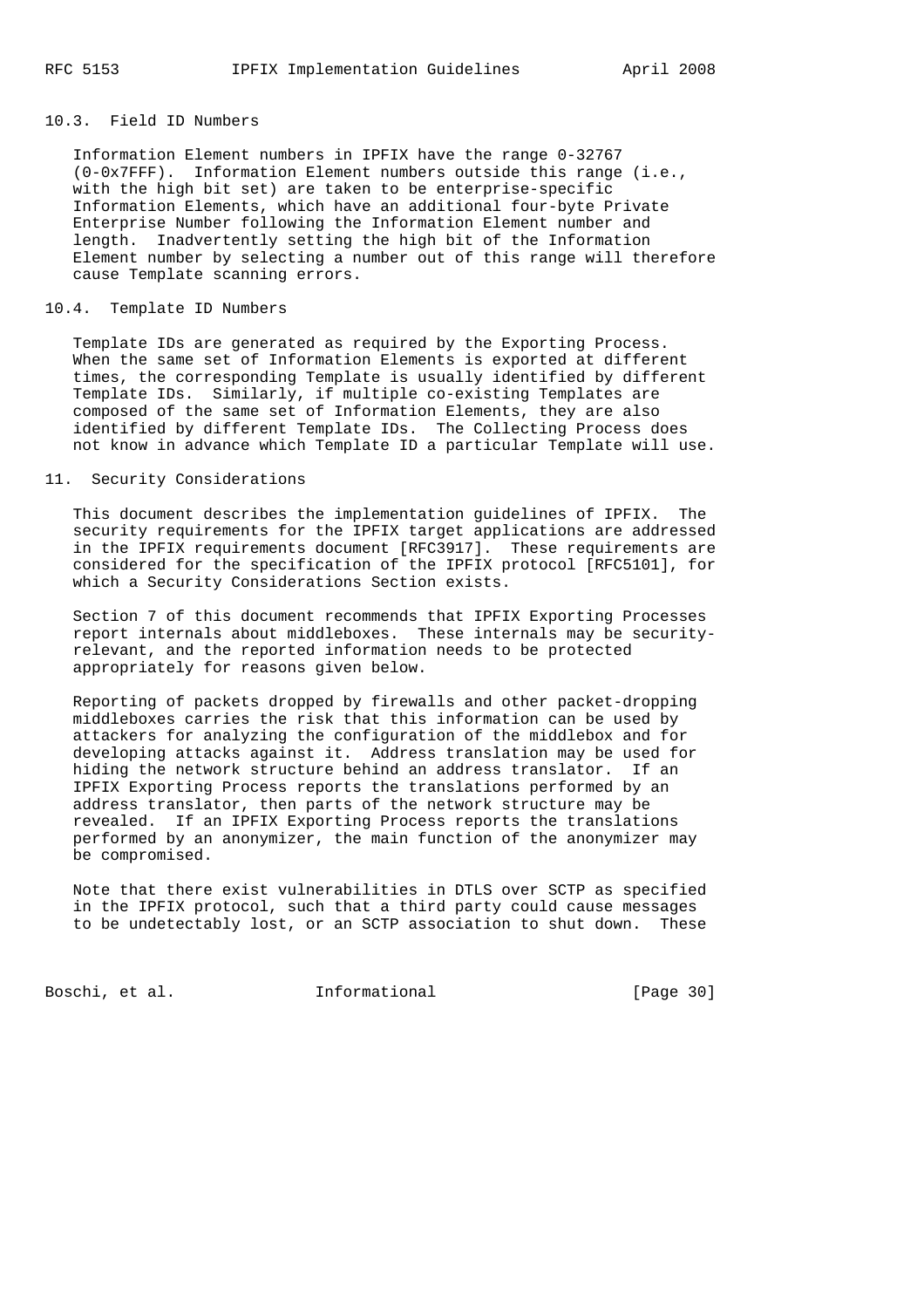vulnerabilities are addressed by [TUEXEN]; however, it is unclear whether initial OpenSSL-based implementations of DTLS over SCTP will contain the required fixes. DTLS over SCTP should be used with caution in production environments until these issues are completely addressed.

12. Acknowledgments

 We would like to thank the MoMe project for organizing two IPFIX Interoperability Events in July 2005 and in March 2006, and Fraunhofer Fokus for organizing the third one in November 2006. The Interoperability Events provided us precious input for this document. Thanks to Brian Trammell for his contributions to the SCTP section and the security guidelines and for the multiple thorough reviews. We would also like to thank Benoit Claise, Carsten Schmoll, and Gerhard Muenz for the technical review and feedback, and Michael Tuexen, Randall Stewart, and Peter Lei for reviewing the SCTP section.

### 13. References

#### 13.1. Normative References

- [RFC5101] Claise, B., Ed., "Specification of the IP Flow Information Export (IPFIX) Protocol for the Exchange of IP Traffic Flow Information", RFC 5101, January 2008.
- [RFC5102] Quittek, J., Bryant, S., Claise, B., Aitken, P., and J. Meyer, "Information Model for IP Flow Information Export", RFC 5102, January 2008.
- [RFC2119] Bradner, S., "Key words for use in RFCs to Indicate Requirement Levels", BCP 14, RFC 2119, March 1997.

### 13.2. Informative References

- [IPFIX-AS] Zseby, T., Boschi, E., Brownlee, N., and B. Claise, "IPFIX Applicability", Work in Progress, July 2007.
- [IPFIX-ARCH] Sadasivan, G., Brownlee, N., Claise, B., and J. Quittek, "Architecture for IP Flow Information Export", Work in Progress, September 2006.
- [IPFIX-REDUCING] Boschi, E., Mark, L., and B. Claise, "Reducing Redundancy in IP Flow Information Export (IPFIX) and Packet Sampling (PSAMP) Reports", Work in Progress, May 2007.

| Boschi, et al.<br>Informational | [Page 31] |
|---------------------------------|-----------|
|---------------------------------|-----------|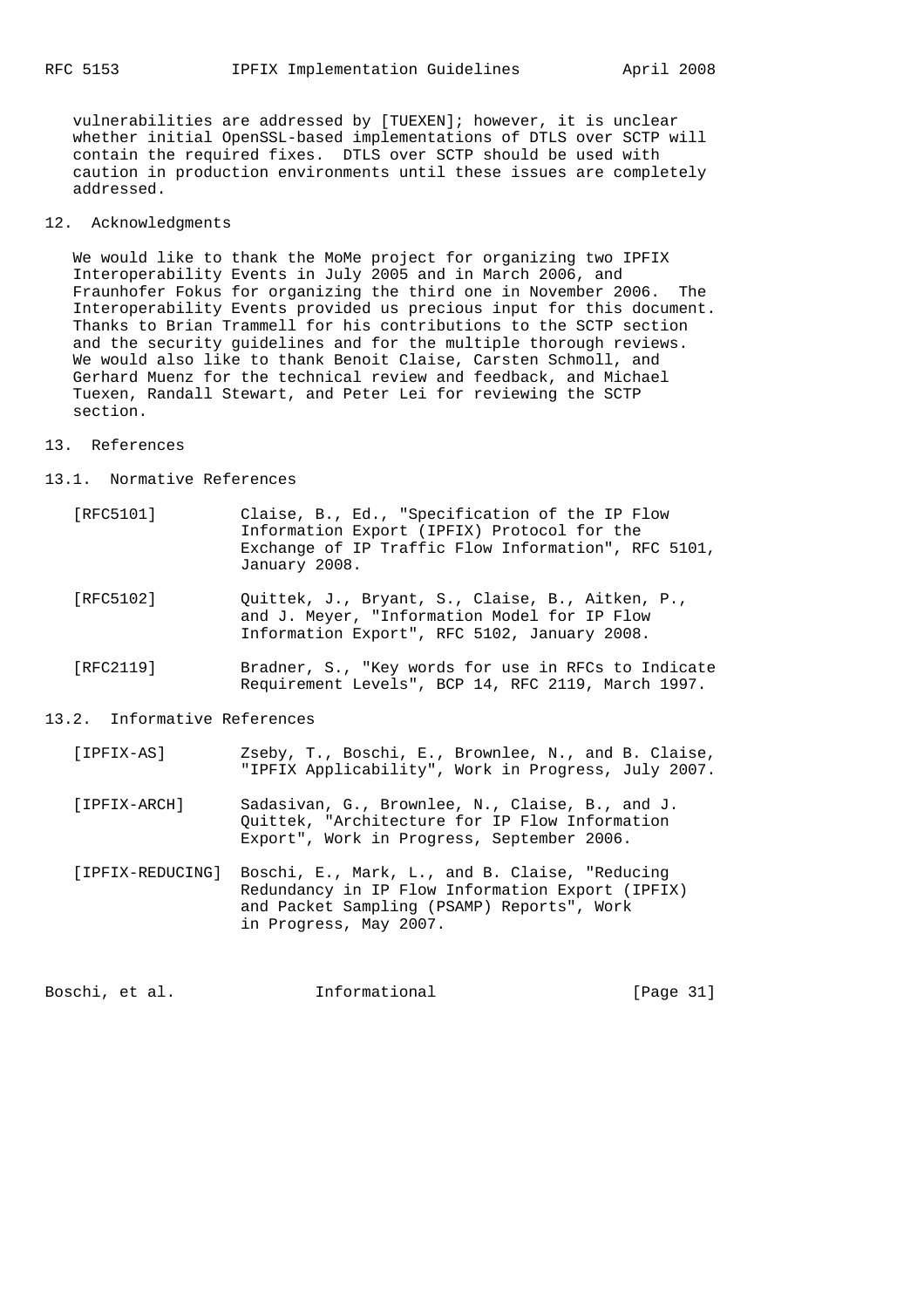RFC 5153 IPFIX Implementation Guidelines April 2008

- [PSAMP-PROTO] Claise, B., Quittek, J., and A. Johnson, "Packet Sampling (PSAMP) Protocol Specifications", Work in Progress, December 2007.
- [TUEXEN] Tuexen, M. and E. Rescorla, "Datagram Transport Layer Security for Stream Control Transmission Protocol", Work in Progress, November 2007.
- [TSVWG-UDP] Eggert, L. and G. Fairhurst, "UDP Usage Guidelines for Application Designers", Work in Progress, February 2008.
- [RFC1305] Mills, D., "Network Time Protocol (Version 3) Specification, Implementation and Analysis", RFC 1305, March 1992.
- [RFC1924] Elz, R., "A Compact Representation of IPv6 Addresses", RFC 1924, April 1996.
- [RFC2474] Nichols, K., Blake, S., Baker, F., and D. Black, "Definition of the Differentiated Services Field (DS Field) in the IPv4 and IPv6 Headers", RFC 2474, December 1998.
- [RFC3234] Carpenter, B. and S. Brim, "Middleboxes: Taxonomy and Issues", RFC 3234, February 2002.
- [RFC3280] Housley, R., Polk, W., Ford, W., and D. Solo, "Internet X.509 Public Key Infrastructure Certificate and Certificate Revocation List (CRL) Profile", RFC 3280, April 2002.
- [RFC3758] Stewart, R., Ramalho, M., Xie, Q., Tuexen, M., and P. Conrad, "Stream Control Transmission Protocol (SCTP) Partial Reliability Extension", RFC 3758, May 2004.
- [RFC3917] Quittek, J., Zseby, T., Claise, B., and S. Zander, "Requirements for IP Flow Information Export (IPFIX)", RFC 3917, October 2004.
- [RFC3954] Claise, B., Ed., "Cisco Systems NetFlow Services Export Version 9", RFC 3954, October 2004.
- [RFC4346] Dierks, T. and E. Rescorla, "The Transport Layer Security (TLS) Protocol Version 1.1", RFC 4346, April 2006.

Boschi, et al. **Informational** [Page 32]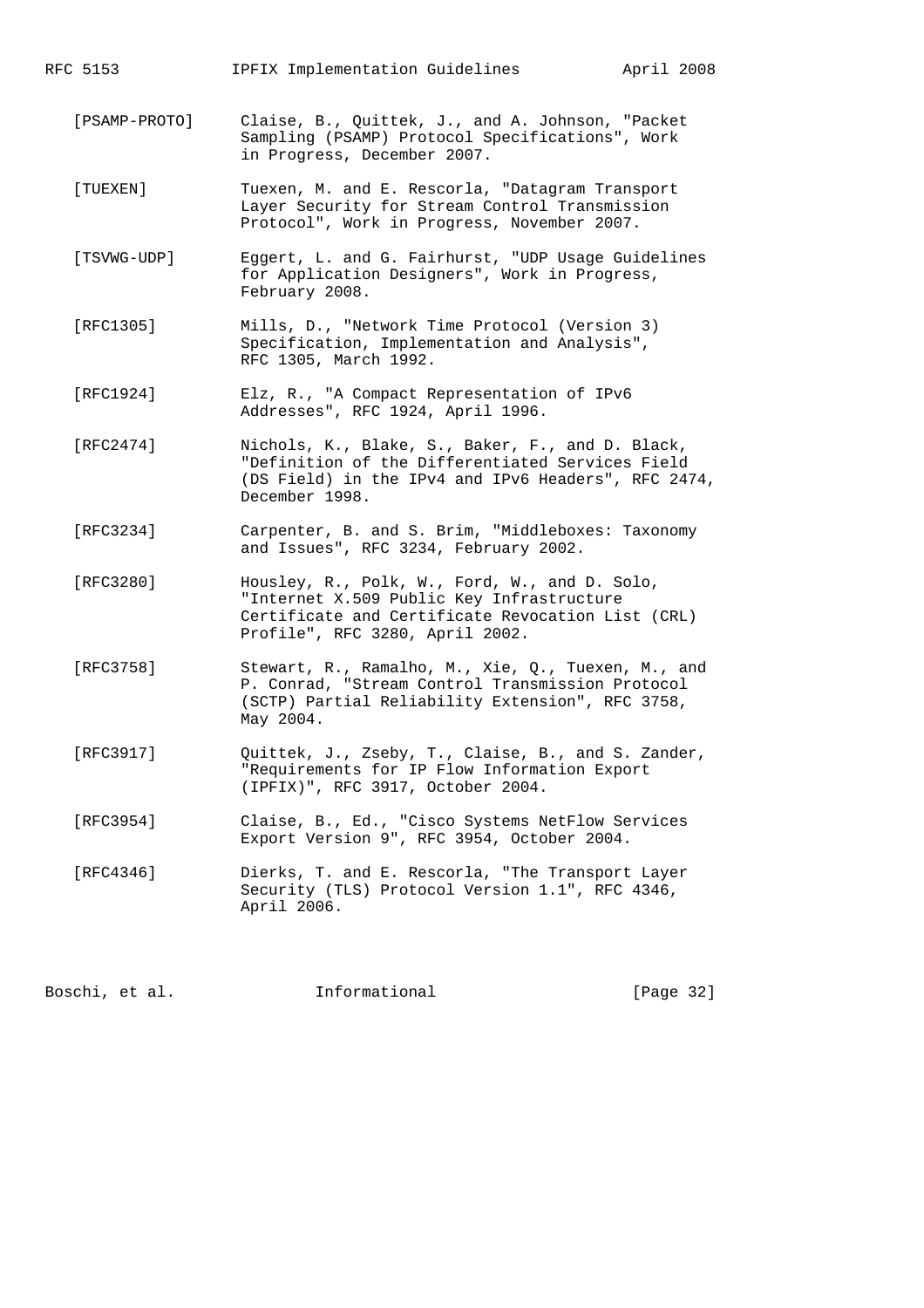RFC 5153 IPFIX Implementation Guidelines April 2008 [RFC4347] Rescorla, E. and N. Modadugu, "Datagram Transport Layer Security", RFC 4347, April 2006. [RFC4960] Stewart, R., Ed., "Stream Control Transmission Protocol", RFC 4960, September 2007. [OPENSSL] OpenSSL, "OpenSSL: The Open Source toolkit for SSL/ TLS", <http://www.openssl.org/>. [PEN] IANA, "PRIVATE ENTERPRISE NUMBERS", <http:// www.iana.org/assignments/enterprise-numbers>. Authors' Addresses Elisa Boschi Hitachi Europe c/o ETH Zurich Gloriastr. 35 8092 Zurich Switzerland Phone: +41 44 6327057 EMail: elisa.boschi@hitachi-eu.com Lutz Mark Fraunhofer FOKUS Kaiserin Augusta Allee 31 10589 Berlin Germany Phone: +49 421 2246-206 EMail: lutz.mark@ifam.fraunhofer.de Juergen Quittek NEC Europe Ltd. Kurfuersten-Anlage 36 69115 Heidelberg Germany Phone: +49 6221 4342-115 EMail: quittek@nw.neclab.eu

Boschi, et al. 1nformational [Page 33]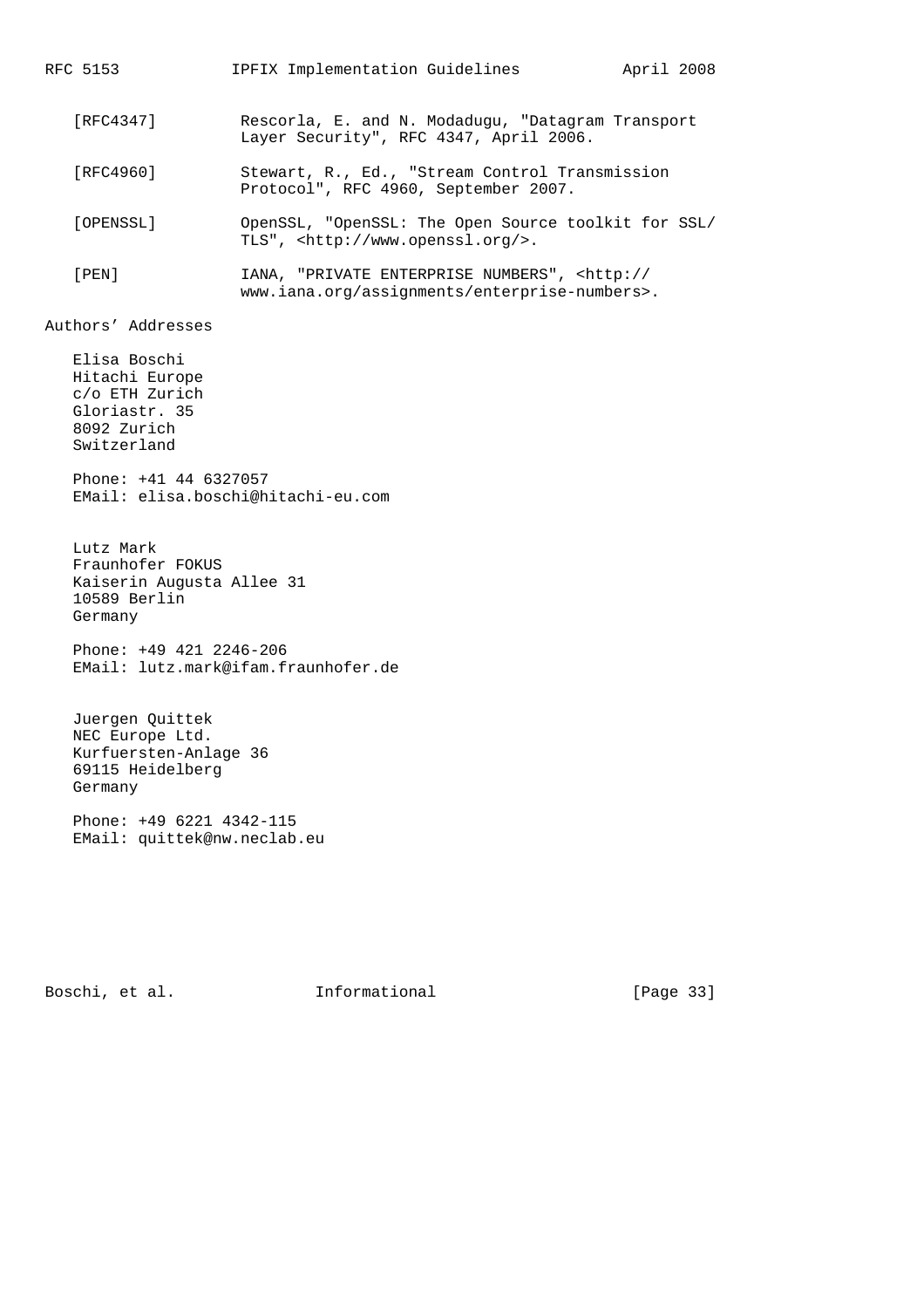Martin Stiemerling NEC Europe Ltd. Kurfuersten-Anlage 36 69115 Heidelberg Germany Phone: +49 6221 4342-113 EMail: stiemerling@nw.neclab.eu Paul Aitken Cisco Systems, Inc. 96 Commercial Quay Edinburgh EH6 6LX Scotland

 Phone: +44 131 561 3616 EMail: paitken@cisco.com

Boschi, et al. 1nformational [Page 34]